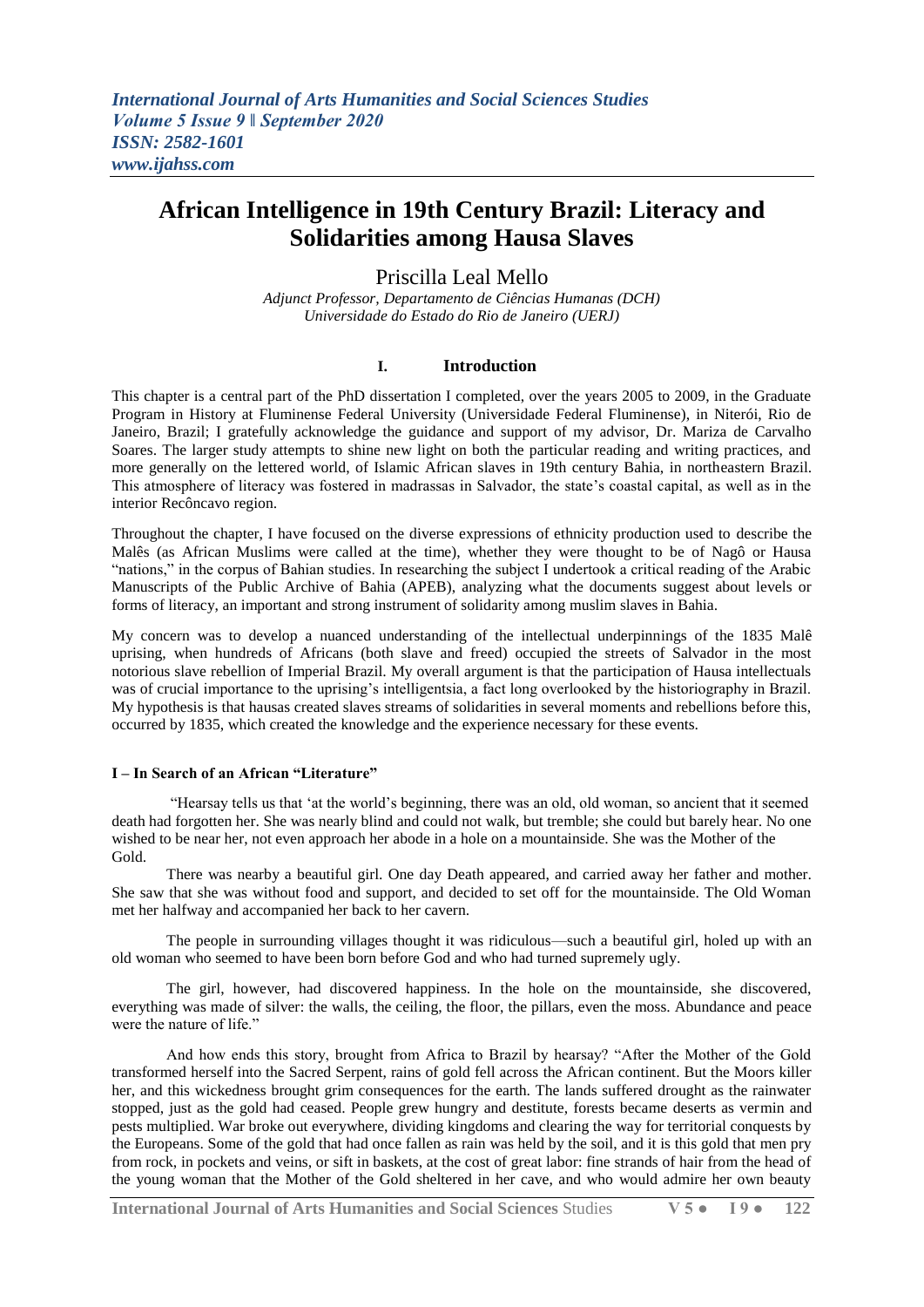reflected in the silver-filigreed grotto. The Mother of the Gold would take the young woman to bathe in the very lake that later, when the Mother of the Gold had become the Sacred Serpent and had rained her gold in glittering showers, became her graveyard at the hand of the Moors."

This tale, attributed to the Hausa people, was included in the book Os Mitos Africanos no Brasil [African Myths in Brazil] <sup>1</sup>published in 1937 by Antonio Joaquim de Souza Carneiro (1882-1942), father of famed scholar Edson Carneiro. Souza Carneiro collected it in the Bahian Recôncavo, at some moment around the turn of the 20th century—perhaps directly from a "daughter of the Malês," as we will see below in Souza Carneiro's descriptive classification. Certainly, the story's imaginative depth and rich symbolism offer ample opportunity for archetypal interpretation. The feminine, here represented in the opposition (or complementary encounter) of the women at different stages of life and physical attractiveness, is also open to psychoanalytic analysis. The old woman's protecting and bathing of the younger, as well as the extensive rains, are both elements common to myths regarding nature's life-nourishing powers. Notable too are the use of a mirror to "see" oneself, and the girl's fearless decision to climb the mountain—a high and threatening place associated with limits that her contemporaries did not dare approach; the highs and lows in the story might well represent the conscious and subconscious. The implied presence of a male observer, hidden and spying on the feminine (often portrayed as a hunter in other tales), is also suggestive.

Ancestral stories like this one are present in all cultures. They have inspired fascinating interpretive work by Jungian scholars such as Clarissa Pinkola Estés, who attained best-seller status with the book Mulheres que Correm com Lobos [Women Who Run with the Wolves]. <sup>2</sup>Although the Hausa tale is clearly amenable to such lines of inquiry, such an endeavor does not form part of the current study (and I am not qualified to address them thoroughly). Still, it bears underscoring the point that these mythical narratives are global; they represent a wealth of symbolic material that is universally accessible. Estés dedicated twenty years of research to the collection of fairy tales, folklore, legends and myths of the Nordic peoples. Through them she sought to delineate what she called the woman's wild soul: a soul of instinctive nature, always watchful, waiting to be rediscovered in a world given over to the exigencies of modern capitalism.

The myth of the Mother of the Gold was heard and transcribed by Souza Carneiro at some point (perhaps even years) before 1937, when it was still possible to interview Africans, or the last generation of exslaves and their direct descendants, in Brazil. He stated: "It was more or less forty years ago that we resolved to register folkloric material and the phrases of Popular Language, such as might often be described as diversions or curiosities." <sup>3</sup> which strengthens the proposition that he was in the Recôncavo sometime just prior to or after the turn of the century. His catalog entry for the Hausa narrative (#180 in the book) was remarkable for several reasons; the description is as follows:

1,2, Bahia – 3, Recôncavo – 4, Capital – 5, MOTHER OF THE GOLD – 6, Tale – 7, Mother of the World e Mother of the Gold – 8, Hunter, Metamorphoses – 9, African / black forms – 12, Origin of gold deposits  $-22$ , Gold  $-23$ , Daughter of the Malês  $-25$ , Souza Carneiro.<sup>4</sup>

These descriptors provide additional context for understanding some of the tale's dramatic turns, not least the murder of the Mother of the Gold by the Moors and the onset of "the territorial conquests by the Europeans." They identify provocative new "signs" about the Hausa history and worldview, both in Africa and in Brazil.<sup>5</sup>

Viewing the story as a form of social oral history, we are reminded that the Hausa ethnic group was already Islamic when, in 1804, it was conquered by Usman Dan Fodio and his jihadist troops who were then advancing through western Africa. The Hausa were enslaved by believers said to be purer (the Fulas or Fulanis), because they supposedly did not follow or even understand the Koran precisely, and engaged in fetishistic rites. The story also acknowledges the growing European presence in the region, a transformative event that, coincidentally or not, brought strangers greedy for gold to the Hausa at about the same time that a drought had

<sup>&</sup>lt;sup>1</sup> Carneiro, Antonio Joaquim de Souza. Os Mitos Africanos no Brasil. (Rio de Janeiro: Companhia Editora Nacional, 1937).

<sup>&</sup>lt;sup>2</sup> Estés, Clarissa Pinkola. Mulheres que Correm com Lobos: Mitos e Histórias do Arquétipo da Mulher Selvagem. (12d ed. Rio de Janeiro: Rocco, 1999)

<sup>&</sup>lt;sup>3</sup> Carneiro, Os Mitos Africanos no Brasil, p. 15.

<sup>4</sup> Carneiro, Os Mitos Africanos no Brasil, p. 346.

<sup>&</sup>lt;sup>5</sup> Signs are understood here according to Carlo Ginzburg's concepts in Mitos, Emblemas e Sinais.. São Paulo: Cia das Letras, 1998.

**International Journal of Arts Humanities and Social Sciences** Studies **V 5 ● I 9 ● 123**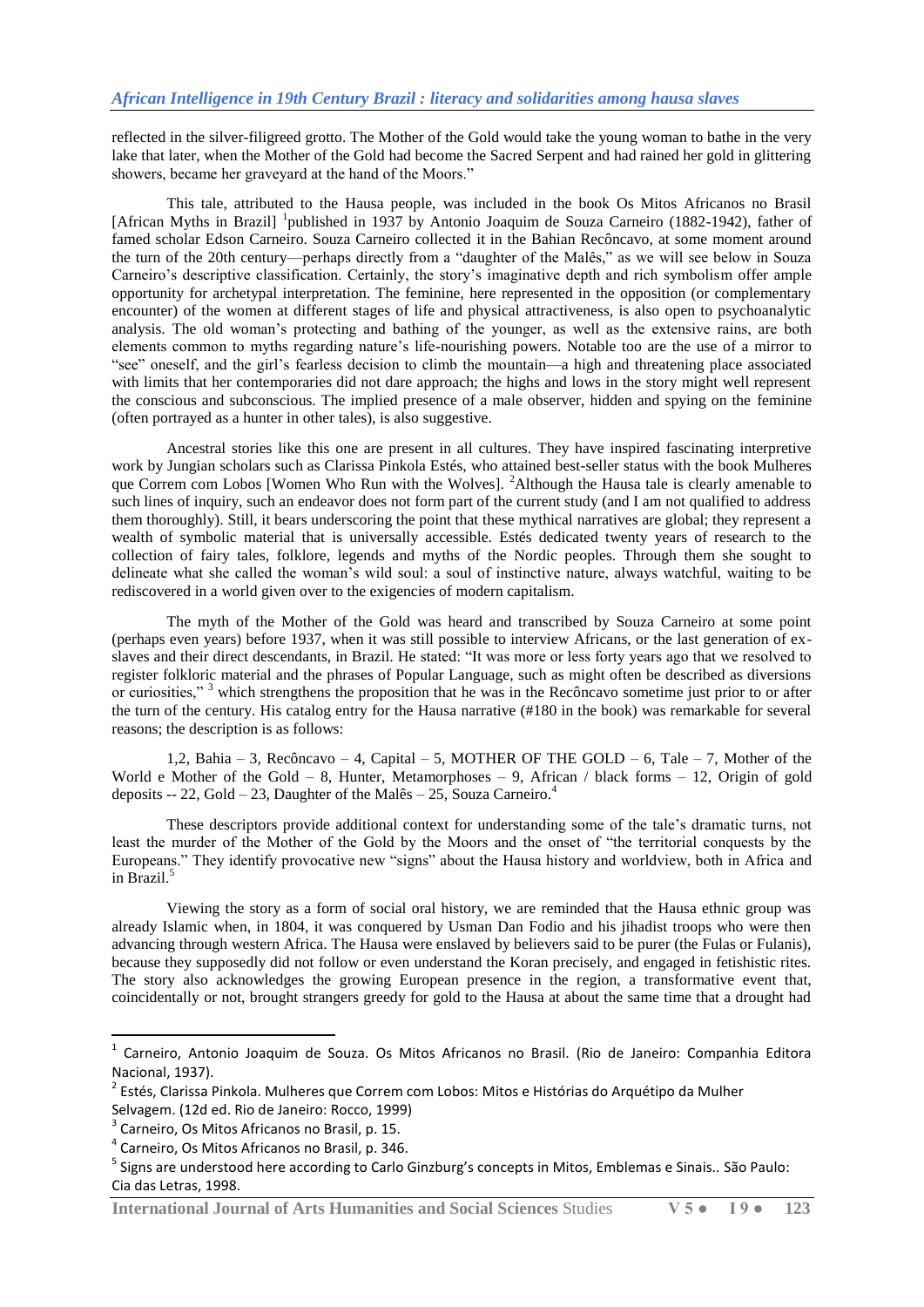desiccated the landscape around them. All this reverberated in the memory of the Hausas, who told and retold this myth in Imperial Brazil. Dislocation and slavery represented the tragic end to a past of wealth and liberty, which the myth sketches in vivid color:

After the Mother of the Gold transformed herself into the Sacred Serpent, rains of gold fel l across the African continent. But the Moors killer her, and this wickedness brought grim consequences for the earth. The lands suffered drought as the rainwater stopped, just as the gold had ceased. People grew hungry and destitute, forests became deserts as vermin and pests multiplied. War broke out everywhere…

These lines—which present a situation exceedingly distinct from the "abundance and peace" described previously—are worth repeating, since they were repeated countless times over the generations until they arrived to us, on the other side of the Atlantic. Arthur Ramos has noted that this type of "hearsay" is particularly appealing to Brazilians, being that "it is very rare, among our people, for a simple description not to be accompanied by grand explanatory gestures that 'embellish' the narrative."<sup>6</sup> Referring to the novels of José Lins do Rego, Ramos evokes the daily adventures of "old narrators of stories, that wandered from plantation to plantation with their rucksacks of tales the children loved and quarreled over" during northeastern Brazil's era of sugar.<sup>7</sup> Gilberto Freyre, too, according to Ramos, made a similar connection.<sup>8</sup> For his part, Ramos suggested that he personally recalled encountering this narrative style as part of African oral literature in Brazil:

I remember well, from my infancy, these old slave women who told stories. And today I perceive the explanation for those expansive gestures, the whole-body expression, the musical inflections of the voice that sometimes arrived at singing, accompanying the narration. The storyteller in the Northeast would never be satisfied, for example, to say: 'once upon a time a very old man, bent, and with an unsteady gait.' Just like the African akpalos,<sup>9</sup> the storyteller relates and acts. 'Once upon a time there was a very old man, as old as F. (adducing the name of someone living in the locale), and who walked like this (the ‗like this' always introducing a corporeal auxiliary of the spoken narrative, as in this case the speaker begins to trudge in a shaky and hunched manner).<sup>10</sup>

Paul Zumthor (1915-1995), an historian of medieval literature, grappled with the question of hearsay and developed the "index of orality" to assess it. According to Zumthor, this phrase addresses everything within a text that informs us about the interventions of the human voice in its publication; that is, about the change(s) occurring in the text from its earlier stages to the present. For Zumthor, who focused particularly on the orality of medieval texts, especially those of the troubadours, "To admit that a text, at some point in its existence, had been oral is to become conscious of a historical fact that cannot be confused with the situation in which written marks on paper are created… Thus it falls to us to try to see the other face in this mirror-text, by scraping off a bit of the tin."<sup>11</sup>

No substantive clues remain to explain how this Hausa myth (as well as the others compiled by Souza Carneiro) departed Africa, crossed the Atlantic, and arrived in the Americas. If we had the sources, this chapter

1

<sup>6</sup> Ramos, Arthur. O Folclore Negro do Brasil. ( 2d ed. Rio De Janeiro: Livraria-Editora da Casa do Estudante do Brasil, 1935), p. 155.

<sup>7</sup> Ramos, O Folclore Negro do Brasil, p. 155.

 $^8$  Ramos, O Folclore Negro do Brasil, p.155, ref Gilberto Freyre, Casa Grande e Senzala. p. 371.

 $9$  I will not enter here into an analysis of the importance of the "telling of stories," which is not exclusively an African custom. My analysis draws from the ideas of Leonardo Arroyo, Literatura Infantil: Ensaio de Preliminares para a sua História e suas Fontes (São Paulo: Editora Melhoramentos, 1968, p. 51), found in Rosângela Trajano, "Efeitos Educacionais e Terapêuticos da Contação de Histórias," available at www.geocities.com/rosangarn.contacaohistorias.pdf (accessed 13 February 2008). About the akpalôs, Arroyo states, "Old black men and women, the akpalôs, the arokin and the dialis did not limit themselves to the narrative process in prose. They turned to poetry as well to lend, naturally, a more dramatic tone to their stories. Their lullabies, sweet songs to soothe young Portuguese, were modified by this black influence that altered words and adapted plots to regional conditions, and to their own beliefs as well as to those of Indians." Unfortunately it was not possible to determine which African language Arroyo is referring to.

<sup>&</sup>lt;sup>10</sup> Ramos, O Folclore Negro do Brasil, p. 155.

<sup>&</sup>lt;sup>11</sup> Zumthor, Paul. A Letra e a Voz: A "Literatura" Medieval. (São Paulo: Cia das Letras, 1993). P. 35. The reader might well observe that, just as Zumthor dwells on the significance of literature, the present study takes the perspective of a haussa "literature"—another instance of fealty to one aspect of literary production.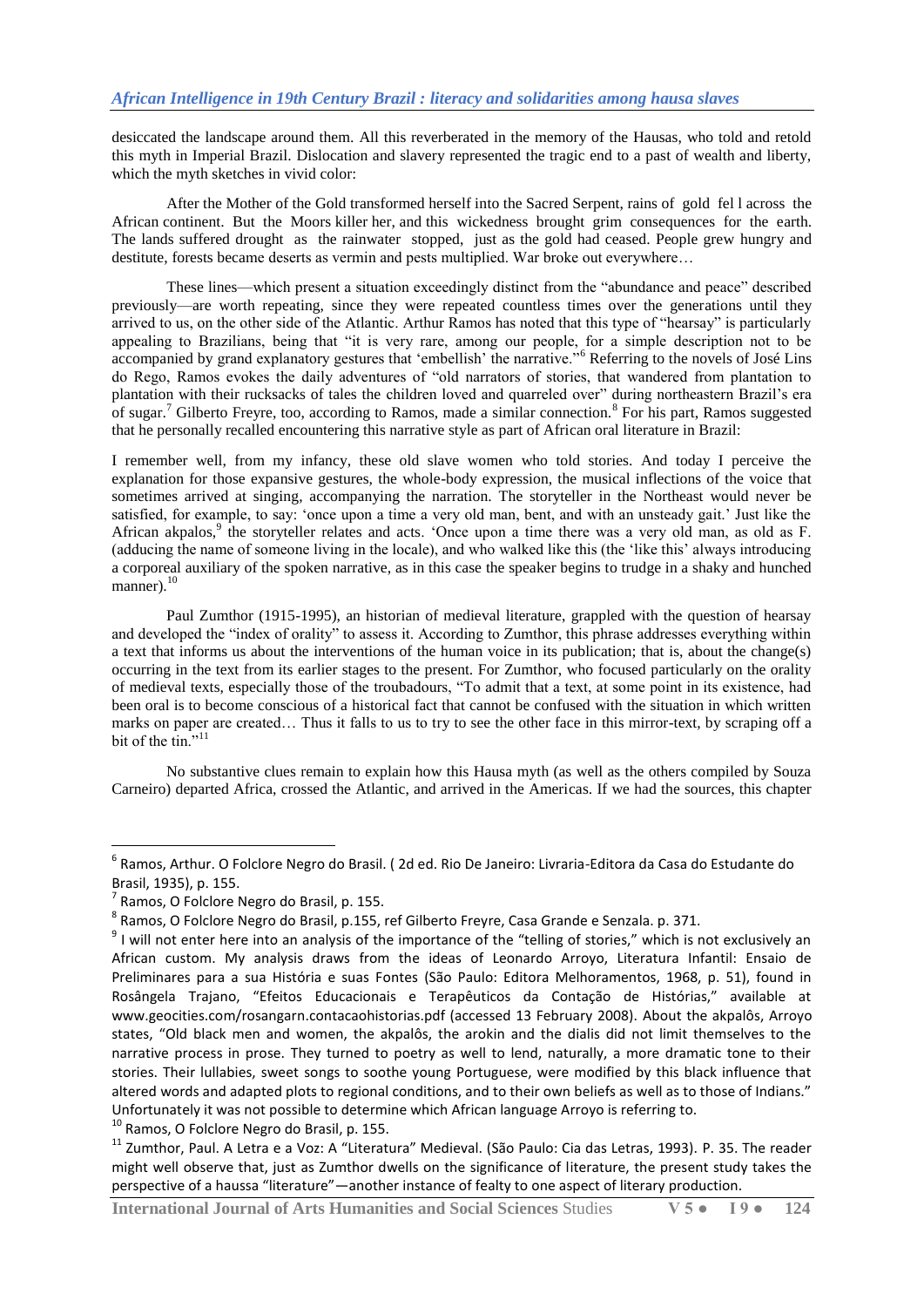might well have been devoted to a "history of reading" approach to the story of the Mother of the Gold.  $12$  How would the different narrators have recounted the tale, and how would their different gestures have enlivened the African saga? How was the story preserved, if not through memorization? Souza Carneiro did not offer many clues, noting only that he encountered it in the Recôncavo region of Bahia—which we do know was the scene of various uprisings by African Muslims between 1807 and 1835.<sup>13</sup> But he was convinced of its origins among the Hausa, "and not other Mohammedans, or Malês, quipós of Allah, or African Moors."<sup>14</sup> So why was one of his terms of classification for this tale "Daughter of the Malês"? Was this a simple inconsistency, overlooked in the editing? Was the tale perhaps not exclusively to be associated with the Hausa, but with other ethnic groups as well? Did he confuse the Malês with the Hausas? Souza Carneiro explained his categorization this way: "The Malês – (and here we refer only to the Hausas, and not to the other Muslims, or Malês)." If that is the case, the Mother of the Gold is a Hausa tale, and the daughter of the Malês who recounted it for him derived her lineage from the Hausas who had been a notable presence in the Recôncavo since the early decades of the nineteenth century.

 The goal of this chapter is to pursue an intriguing hypothesis put forward by the historians Mariza de Carvalho Soares and Juliana Barreto de Farias,<sup>15</sup> which states that "the intelligence behind the [1835] uprising was Hausa." I suggest that we can verify this proposition by pursuing the various "levels" of textual production of the Hausas—whether oral or written—while still in Africa and in Brazil. Research in the Arabic Manuscripts of the Public Archive of Bahia was guided by this framework, particularly with respect to the three series of documents presented by historian João José Reis as clearly Nagô. At this stage, the aim of my research is less to transform historians' general interpretation of the uprising (by claiming that it was fully thought out and planned by Hausas) than to demonstrate how the revolt's leadership was influenced by a perspective that was distinctly both Muslim and Hausa.

 To put this argument in the context of the dissertation in which it appears, let me add that in the first chapter of that work I engage João José Reis's maxim—appearing in the writings of Ambassador Alberto da Costa e Silva— that "If we want to expressly define the 1835 movement, we could say that the conspiracy was Malê and the rebellion, African.<sup>916</sup> In the following pages, for reasons that might already be clear, I have attempted to get beyond dichotomous versions of reality; the very expression "Malê uprising" to characterize the events of the night between 24 and 25 January 1835 obscures the numerous contributions of the Hausas. The Arabic Documents collected at APEB suggested that indeed, the rebellion's intellectual leadership came from Hausas. For example, hausas were responsible for financing madrassas in Salvador and some of them where teachers of Arabic language and Koran to others, probably recent arrived at Bahia from Africa. Also, hausas used to be owners of small stores that imported panos da costa and American cotton to produce clothes. We believe that they were directly responsible for manufacturing the abadas (long shirts) that were used by the insurgents during the rebellion.

 It is helpful here to observe with Arthur Ramos that the popular African tales influencing Brazilian folklore had diverse origins, and could be categorized by theme. "One group spoke of heroic, mythical acts, often of destruction; typically these featured mythological hero-ancestor figures that would intervene with a civilizing influence. A second dealt with all types of totemic survivals… A third contains the other forms of

<sup>14</sup> Carneiro, Os Mitos Africanos no Brasil, p. 347.

 $12$  In an interview with the journal Acervo, Roger Chartier argues that a "history of reading" must deal with the production, circulation, and reception of the work in question. Rainho, Maria do Carmo T. (ed.). "Leituras e Leitores." Acervo: Revista do Arquivo Nacional (Rio de Janeiro), vol 8 #s1 / 2, Jan-Dec 1995.

<sup>&</sup>lt;sup>13</sup> Nina Rodrigues, Brazilian anthropologist and physician, classified these revolts as either haussa or nagô. For Rodrigues, who founded the practice of criminal anthropology in Brazil, haussas were responsible for the revolts of 1807, 1809, and 1813, while nagôs fomented the unrest in 1826, 1827, 1828, 1830 and 1835. See Nina Rodrigues, Os Africanos no Brasil (Brasília: UnB, 2004, 8th ed), pp. 59-80.

<sup>&</sup>lt;sup>15</sup> Farias, Juliana Barreto, Soares, Mariza de Carvalho.. "Religious Tolerance: Black Muslims among White Christians in 19th and Early 20th Century Rio de Janeiro." Slavery, Islam and Diaspora. (Toronto, Canada: Harriet Tubman Resource Center on the African Diaspora, York University, October 2003).

 $16$  It was difficult to verify this line, from Costa e Silva, in Reis's work. It appears not in the first edition of 1986, but in the second edition, in 1987, on p. 151. Then, in the epilogue to a later edition in 2003, Reis writes of the rebellion: "With a base in African roots, they constructed a new culture of resistance, inside of which Islam would grow stronger." And this: "Religious identity and ethnic identity converged in the mobilization not only of slaves, but also of freed nagôs." Reis, João José. Rebelião Escrava no Brasil: a história do levante dos malês (i835). (São Paulo: Cia. das Letras, 2003) p. 545.

**International Journal of Arts Humanities and Social Sciences** Studies **V 5 ● I 9 ● 125**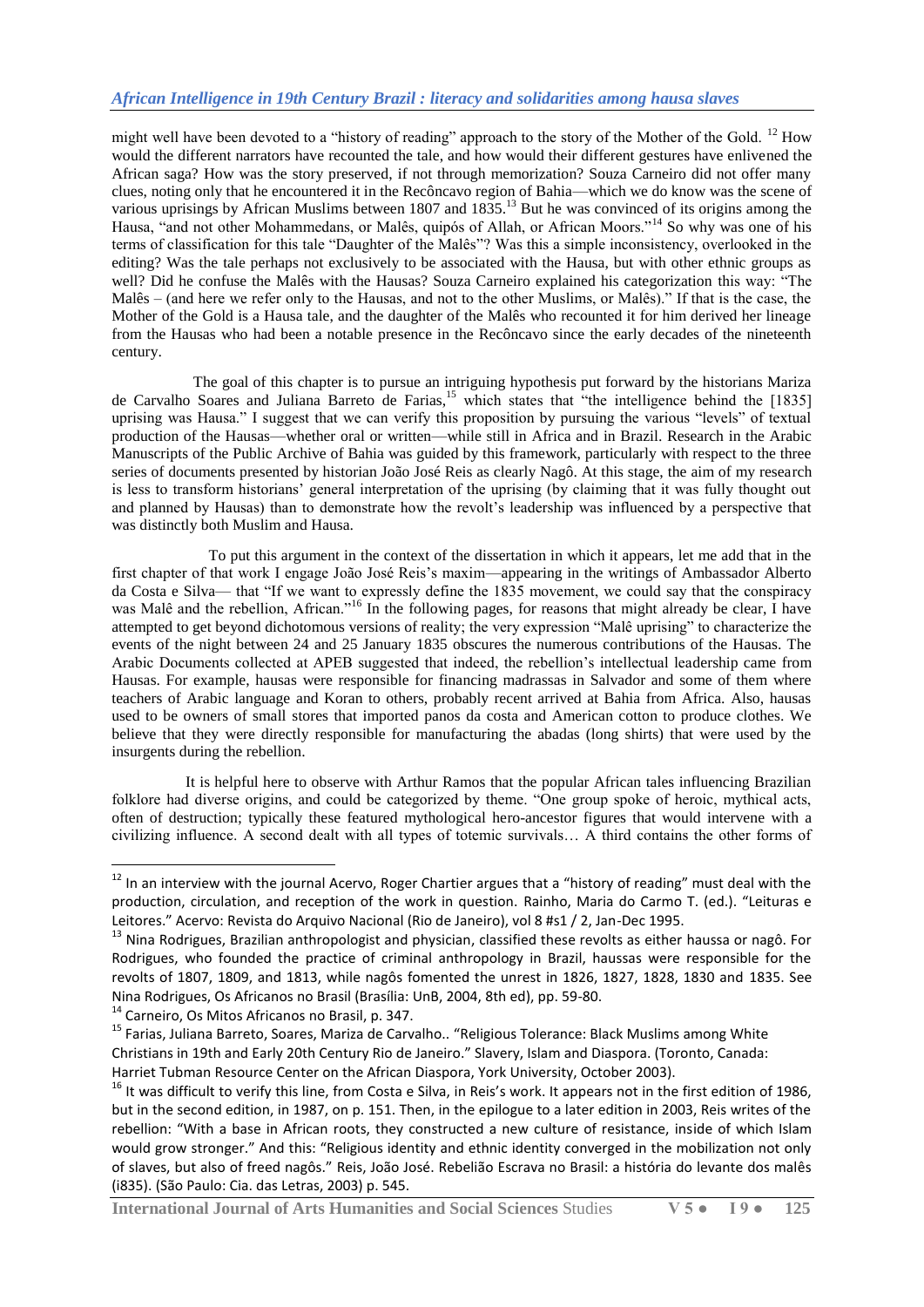popular stories—historical reminiscence, morality tales." <sup>17</sup> Of all these, stories involving animals, which Ramos grouped in the second category, had the greatest influence in Brazil. Many of the Hausa narratives compiled by Souza Carneiro seem to fit here: for instance, "The Flying Crab" (#181). "The Invincible Beast" (#182) features the mythical character of the leopard— "quipó, or kpó in the Hausa language."<sup>18</sup>

Ramos draws a comparison between the African tales in which "the range of animals is immense" and European folklore, notable for its "repertoire of relatively fixed stories sharing a small set of creatures, such as the wolf and the fox." <sup>19</sup> The African tales are further distinguished by a tendency to show animals "embodying human roles... [they display] human sentiments: cunning, kindness, a sense of humor."  $^{20}$  Ramos further attempted to map the African tales by region: in the central Sudan (source of most of the slaves that were trafficked to Bahia in the early nineteenth century, who are the subjects / objects of this study), the animal with place of privilege is the hare; in the Guinea Coast, the pygmy antelope; in the Lower Niger, the turtle and spider.  $21$  The animal present in the Mother of the Gold story is the snake, a sacred symbol of abundance vanquished by the greed and ineptness of the Moors.

 If the political dimension of the Hausa submission to the Moors appears to be clearly translated into Afro-Brazilian oral folklore, a rich written literature was also produced in response to the encounter. Whatever else the Islamic conquests across West Africa achieved, in commerce or religion, they resulted in great writing, as literacy was promoted among many of the conquered peoples. Jack Goody has declared, "the first system of writing to make an impact in western Africa, south of the Sahara, was Arabic.<sup>" 22</sup> To understand the prominence there of the language of the prophet Mohammed, that the peace of God may be with him,  $^{23}$  it is necessary to recall the path of Islamic advance through the important Yoruba-speaking cities. The 1804 jihad, and the political disintegration of the Old Oyo Empire, deeply affected the Muslim community; one impact was to create an apparent divide between the Yoruba who were not, or not sufficiently, Islamicized, and "Islam."<sup>24</sup> However, according to historian T.G.O. Gbadamosi, at the University of Lagos in Nigeria, despite the fallout from the collapse of the Oyo Empire the Muslim community persevered in its attempts to reorganize. Even before the turn of the century they had grown in number, status, and power. There was even discussion about introducing Islamic law, and creating an Islamic legal state. <sup>25</sup>

Still, asks Gbadamosi, how were the forces of Islamic consolidation able to contend with the real diversity in the apparent unity of Yoruba culture—peopled by subgroups distributed in cities such as Oyo, Egba, Egbado, Ijebu, Ekin Ondo, Akoko, and Ikale? The answer to this question helps us arrive at the development of Hausa oral / written literary production. For Gbadamosi there were five definitive characteristics of Yoruba identity. Initially, they should recognize the importance of Ife as the cradle of this culture, above all competitors; as part of this, they believed that all Yoruba were omo Oduduwa, or descendants of Oduduwa of Ifé (which virtually guaranteed that Yoruba political leaders would emphasize their connections with this city). This belief imparted discursive homogeneity to the identity of a large group characterized by diverse ancestry. Beyond the idea of cultural heritage, the language helped unite people as well. <sup>26</sup> Of course there is wide debate surrounding the origin of Yoruba identity, with many scholars arguing that it appeared first in Sierra Leone, along with the

 $\overline{a}$ 

<sup>&</sup>lt;sup>17</sup> Ramos, O Folclore Negro do Brasil, p. 157.

<sup>18</sup> Carneiro, Os Mitos Africanos no Brasil, p. 356.

<sup>&</sup>lt;sup>19</sup> Ramos, O Folclore Negro do Brasil, p. 158.

<sup>20</sup> Ramos, O Folclore Negro do Brasil, p. 158.

<sup>21</sup> Ramos, O Folclore Negro do Brasil, p. 158.

<sup>22</sup> Goody, Jack.The Interface Between the Written and the Oral. (London: Cambridge University Press, 1987), p. 25.

<sup>&</sup>lt;sup>23</sup> Among Muslims, translation of the name of the prophet is forbidden, and each utterance of his name should be accompanied by exhortations such as the one presented here (which was done in recognition of the tradition).

<sup>&</sup>lt;sup>24</sup> Gbadamosi, T.G.O. The Growth of Islam among the Yoruba, 1841-1908. (London: Longman Group Limited, 1978), p. XIV.

 $25$  Gbadamosi, The Growth of Islam among the Yoruba, p. XV.

 $26$  Gbadamosi. The Growth of Islam among the Yoruba, p. 1.

**International Journal of Arts Humanities and Social Sciences** Studies **V 5 ● I 9 ● 126**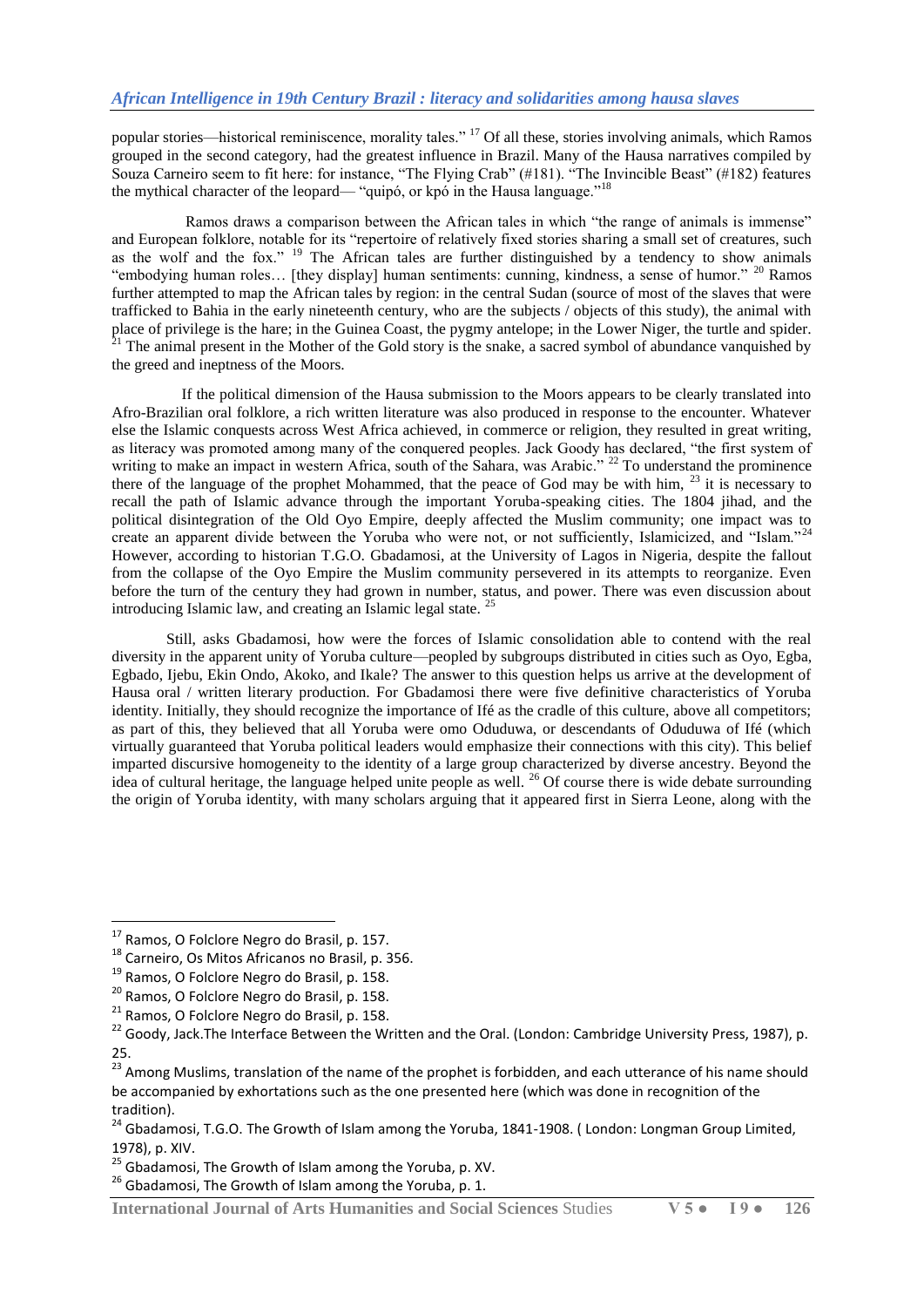freed African slaves brought to that area. Among others, the works of Toyin Falola<sup>27</sup> and Robin Law <sup>28</sup> have brought great insight to this argument.

Among the other factors of Yoruba identity would be its deeply urban nature—one which, at the same time, permits a close relationship of exchange with rural areas; its well-organized political hierarchy, with the Obá or Bal at the apex; and the integration of numerous religious and semi-religious philosophies into its political and judicial structures. But belief systems and sacred objects constitute perhaps the most significant factor of the Yoruba culture. Faith in the supreme Olodumare, in the orixás and the ancestors, along with the interlinked practices of magic and medicine, can be considered the central element of Yoruba religious tradition. In fact, as Gbadamosi observes, the urban-rural model, common language, and strategies of political hierarchy would later serve as efficient facilitators of the growth of Islam in Yoruba territory.<sup>29</sup> Taking advantage of these elements, the Muslims—rooted in the Koran and Arabic language—confronted both religious plurality and the imposition of European values. It bears recalling that the understanding of what it meant to be a Muslim, at this point in the nineteenth century, depended largely on previous encounters with local groups. In Africa Remembered, Philip Curtin raises the subject of what we might call (in a simplified manner, but more in line with the sensitivities of a history of reading) "layers of culture"—paraphrasing the notion of "layers of reading" explored by Chartier, Darnton, Burke, and others.<sup>30</sup>

Gradually, the Islamic faith had made inroads in the regions above those of the Yoruba speakers (what Anglophone historians call Yorubaland), with the new precepts being adapted in distinct ways in each case. For example, Bornu was the haven of some Ummayyad Muslim refugees around the eleventh century, and the city over time became progressively Muslim. The Songhai Empire, reached by Islam at about the same era as Bornu, grew dramatically in power by the fifteenth century. Branching out from Bornu, Songhai, and Mali, the religion of the prophet Mohammed arrived in Hausa cities such as Kano in the fourteenth century—carried by the efforts of small businessmen and fortunetellers as well as marabouts (priests). It is not known with precision when Islam first appeared in Yorubaland, but there is no doubt that by the seventeenth century there were Muslims throughout the territory. There is also little argument over the fact that by the late eighteenth century, Islam was so pervasive that Yorubas were actively carrying the religion to locales as far-flung as Porto Novo and Dahomey. It is important to emphasize that these were Yoruba speakers in diverse geographical societies; that is, in the seventeenth century, few of the people speaking Yoruba considered themselves "Yoruba people." This was a language group, not a social group, but by 1840, Islam was a common feature in Owu, Ardra, Badagry, Igbo, Ijana, Ikoyi, Ogbomoso, Ketu and Lagos.<sup>31</sup> This period is significant, because in 1840 the group of Hausas who are the focus of the present study were already in Bahia, where they had helped lead a series of rebellions against colonial Brazilian authority.

The Oyo Empire, too, was deeply Islamicized. In the capital of the same name, according to Gbadamosi, Islam was first introduced by an Arab descendant—Afaa Yigi—probably during the reign of Alafin Ajagbo (in the mid-seventeenth century). <sup>32</sup> It is thought that Alafin asked Afaa to reside in the palace as a guest, and that Afaa had soon attracted around him a group of converts. Although initially small, this following was maintained and expanded by in particular other Arabs, as well as Hausa slaves. <sup>33</sup> But the growth was such that, until 1840, all the other important centers of Islam in the region took the Oyo Empire as a reference. That is all the more remarkable when we recall that the first Muslim communities were composed of believers who spoke different languages (Yoruba, Hausa, et cetera) and who had come from such cities as Dindi, Molowa, Molaba,

**.** 

<sup>&</sup>lt;sup>27</sup> See Marcelo Bittencourt and Roquinaldo Ferreira's interview with Falola, "A Trajetória Intelectual de um Africano," in Tempo #20. (Niterói, Rio de Janeiro: Eduff, Jan. 2006). Pages 177-86 provide important bibliographic references.

<sup>28</sup> See Law, Robin, "Etnias de Africanos na Diáspora: Novas Considerações sobre os Significados do termo

<sup>&#</sup>x27;Mina,'" Tempo #20, . (Niterói, Rio de Janeiro: Eduff, Jan. 2006) pp. 109-31.

<sup>&</sup>lt;sup>29</sup> Gbadamosi, The Growth of Islam among the Yoruba, pp. 2-3.

<sup>30</sup> On this topic, see: Darnton, Robert, O Grande Massacre de Gatos (Rio de Janeiro: Editora Graal, 1986); Chartier, Roger, "As Prácticas da Escrita," in Ariés, P. e DUBY, Georges, ed., História da Vida Privada (São Paulo: Companhia das Letras, 1991, p.113-61); Chartier, A Ordem dos Livros: Leitores, Autores e Bibliotecas na Europa entre os séculos XIV e XVIII (Brasília: Editora da Universidade de Brasília, 1994); Burke, Peter. A Arte da Conversação (São Paulo: Unesp, 1995).

 $31$  Gbadamosi, The Growth of Islam among the Yoruba, p. 4.

<sup>&</sup>lt;sup>32</sup> Gbadamosi, in The Growth of Islam among the Yoruba, indicates in a footnote that he derived this information from interviews with leaders of a Muslim community, Ise Yin, in 1965.

<sup>&</sup>lt;sup>33</sup> Gbadamosi, in The Growth of Islam among the Yoruba, p. 5.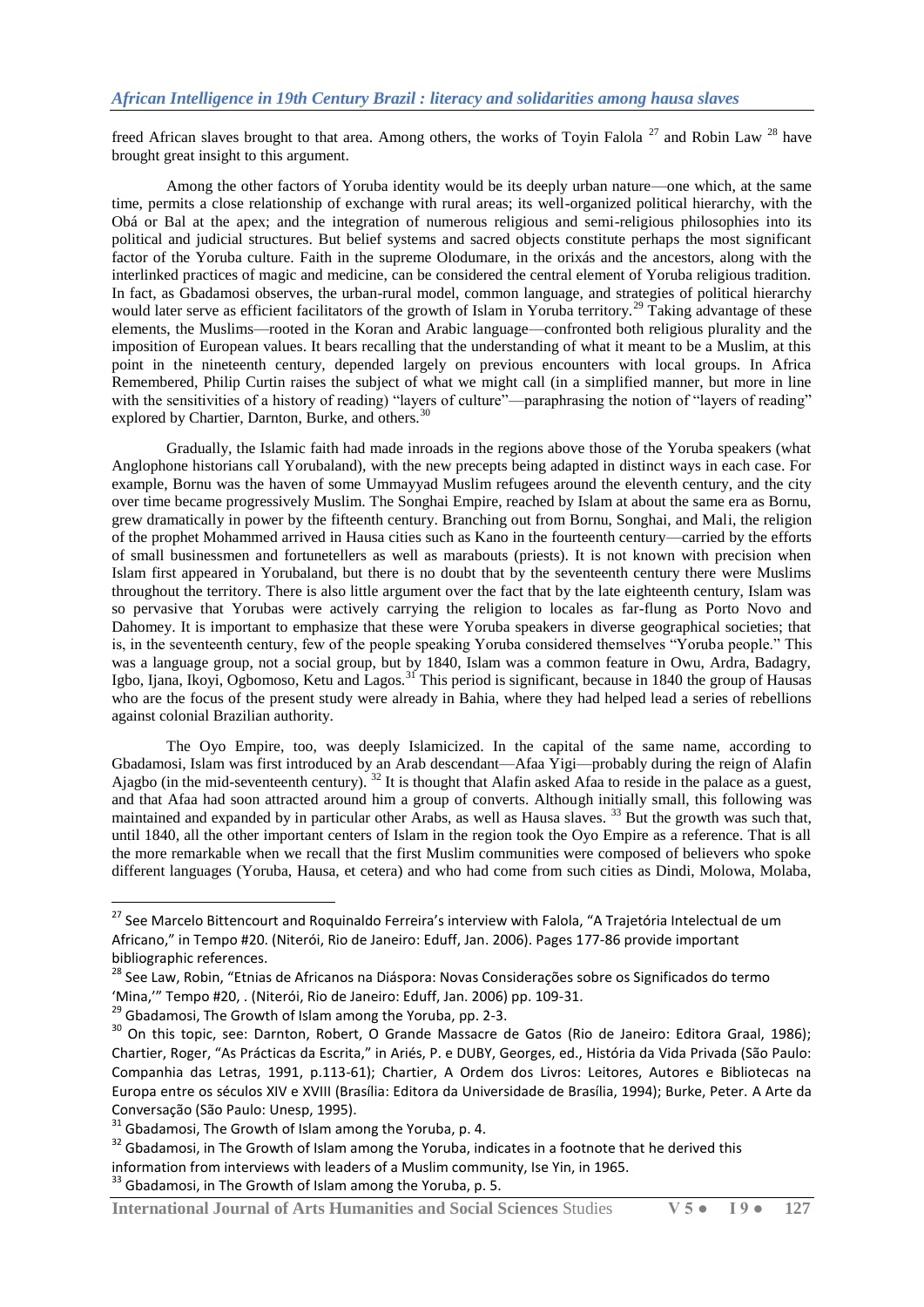Hausa, Bornu, and Nupe. Within these diverse communities, many of the Hausas were in fact slaves, obtained by war or commerce; their labors were matched to their perceived abilities, e.g. barbers, herders, or horsemen.

However, the most significant role that Hausas played was one associated with their capacity for oral and written literary production. Gbadamosi found that those Hausa slaves who were both Muslim and fluent in Arabic were held in high regard in this society—whether for their learning, devotion, or skill in fashioning powerful amulets. These individuals were critical to the religious life of the community through their assigned work in both instruction and ritual leadership. Despite their actual social position as slaves, they enjoyed high status, with some even being considered mallams or elite teachers of the Koran. Such slaves commanded respect in public and might even defy political leaders.

During the reign of Alafin Ajiboyede, the last Alafin of Igboho, a certain Muslim mu'allim from Nupe initiated a protest against him, in reaction to his cruel assassinations of nobles and leaders deemed hypocritical: "These actions are a sin against God, who took the life of his own son."  $34$ 

In a general sense, it is clear that literacy—the ability to read, and to learn from reading—always confers a sort of power on those who have it. But the passage above implies something beyond literacy. Did the attitude of the mu'allim reflect a sense of ethics, cloaked in an apparent political dispute? Whatever the case, other questions arise: what did these individuals read? How did they read, and why? We know that written language developed in upper North Africa, in the Nile Valley, in the third millennium before Christ. Later, written alphabets were carried by Phoenicians, Jews, and Christians across the rest of North Africa to Ethiopia. But it was the advent of Islam in Niger, around 1000 AD, that sparked a new and specific form of literacy in West Africa. The term "specific" is used here in the sense described by anthropologist Jack Goody, which emphasizes the significance of a text-based religion (such as the Koran for Islam) in the process.<sup>3</sup>

In the early period of Islamic influence in West Africa "the ability to read, write, and comprehend Arabic was quite limited, even in Hausa territories. Nonetheless, the dimensions of an Islamic-derived literacy were experimented with through a range of activities far greater than it might at first appear." <sup>36</sup> But the first stages of training typically involved parrot-like repetition; evidence of this can be found among the Arabiclanguage documents left by slaves who participated in the 1835 Malê uprising in Salvador. In Document #2, Domingos, a Hausa slave belonging to João Pinto Leite, included forty meticulous rewrites of "The Quraysh," Sura 106 from the Koran. <sup>37</sup> This section may been translated, adapting the work of Koran scholar Samir El Hayek, as "In the name of Allah, the gracious, the merciful. (1) This should be cherished by the Quraysh (2) Just as they cherish the journeys of the winter and the summer (3) They should worship the Master of this House (4) That he will prevent them from starving and protect them from fear and danger!"<sup>38</sup>

Reichert  $\frac{39}{9}$ provides a literal translation of Domingos's version of Sura 106, which is suggestive for the present analysis of literacy among the intellectual leaders of the 1835 rebellion: "(1) in the name of

**.** 

 $34$  Gbadamosi, in The Growth of Islam among the Yoruba, p. 6.

<sup>&</sup>lt;sup>35</sup> Goody, The Interface Between the Written and the Oral, pp. 125-26.

<sup>&</sup>lt;sup>36</sup> Goody, The Interface Between the Written and the Oral, p. 126.

<sup>&</sup>lt;sup>37</sup> "Quraysh" is a typical English-language transliteration of this Arabic word, which in Portuguese appears as "Coraixitas."

<sup>&</sup>lt;sup>38</sup> This is a suitable moment to acknowledge that, if translating a text from one language to another involves a host of complexities and best guesses, the present paper occasionally ups the ante by hazarding English translations of Portuguese translations of Arabic words and phrases. This version of Sura 106 is such an invention. According to El Hayek, "the Quraysh constituted the most noble tribe of all Arabia, and the Prophet was one of them. They were custodians of Caaba, the most important reliquary of Arabia, and the possession of Mecca gave them a triple advantage: they held a position of dominance and influence over other tribes; their central location brought numerous commercial benefits; and since Mecca was, by Arabic custom, never to be violated by warring, their stature was secure." He also notes that "the commercial caravans of the Quraysh made them splendidly wealthy, and attracted people from distant regions who were interested in both spiritual and material enrichment." See The Koran, translated by Professor Samir El Hayek (São Paulo: Marsa Editora Jornalística Ltda, 2004), p. 751.

<sup>&</sup>lt;sup>39</sup> The Arabic Documents of the Public Archive of the State of Bahia were edited, transcribed, translated, and annotated by Rolf Reichert, in collaboration with Ahmend-Bioud Abdelghani, curator of the Paris National Library. I used the texts and images of these documents appearing in the journal Afro-Ásia, published by the Center of AfroAsian Studies of the Federal University of Bahia, Salvador.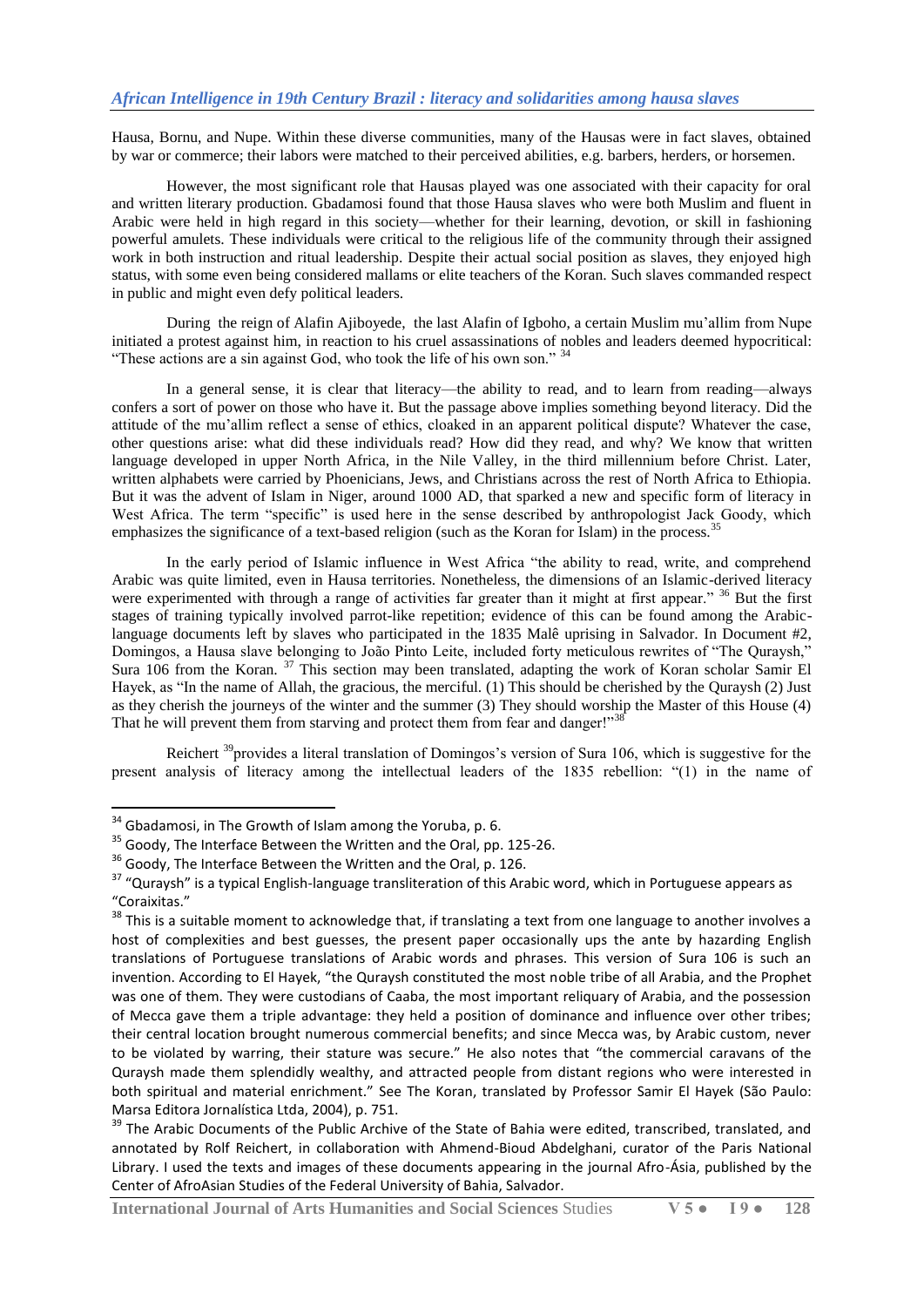compassionate, merciful god… because of the agreement of the quarysh agreement with the caravans of winter and summer… to worship the master of this temple that nourishes them (2) saving them from hunger and soothing their fears. (The text is repeated 39 times, without the Bismillah).<sup> $\lambda$ 40</sup> The two texts are similar, both in broad outline and in many nuances. Reichert surmised that the Document #2 in Bahia's Public Archive was the work of a "student," since the abundant repetition would provide training in both handwriting and memorization. That may be true, and yet how can we reconcile this with the apparent fact that Domingos was also the original author of Documents #5 and 6?

For now, let us retake the wider topic of the forms of learning and modes of texts produced by West African Muslims, in order to identify the presence of Hausa intellectuals in Bahia at around the same time or later. My goal here is to sketch (and only lightly sketch) the forms of literacy that are observable on both sides of the Atlantic, in order to suggest parallels and hypotheses—verification of which may be impossible, given the nature of available sources.

The work of Jack Goody reminds us that in Africa, as elsewhere, written language would have been adapted to local idioms, even if those charged with instruction may not have encouraged the tendency.<sup>41</sup> He suggests that this was an important characteristic of Hausa cultural life in northern Nigeria by the eighteenth century, but traces of similar processes can also be seen in the Arabic documents captured in Bahia during the inquiry into the 1835 revolt. Consider, for example, Document #30 of the so-called "Third Series" of the documents currently housed at APEB. 42 Consider, for example, Document #30 of the so-called "Third Series" of the documents currently housed at APEB. <sup>42</sup>

For Reichert and his collaborator Abdelghani, this document "occupies a special place among its equals. It is the only one that is absolutely undecipherable.<sup>43</sup> The specialists were stumped: "While it is written in Arabic letters, it does not form a coherent text at all in that idiom, except for the first line (the Bismillah), a few isolated words in lines 9 and 10 (allah / God, 'ala / about), and the ending 'praise God, Lord of the Worlds' (verse 2 of the first Sura)." <sup>44</sup> Still, undaunted, they showed the document to "scholars of various Sudanese" languages (Hausa, Yoruba, Peul [Fula]); members of the National School of Oriental Languages, in Paris." These experts all affirmed that "the text was not written in any of the aforementioned idioms."

Keeping in mind the possible similarities between processes occurring in Africa and the Americas, we may note references to various amulets and "strong prayers" in the thirty Arabic texts collected after the 1835 uprising; and Goody highlighted "the use of written material with magical intentions" throughout West Africa. Reichert, studying the Bahian documents, learned about and grew interested in Arabic geomancy. <sup>46</sup> In most cases, a "strong prayer" was accompanied by multiple designs; one of these includes the specific requests to Allah, typically within a drawing of Solomon's cross. As described by Document #18, from the 3rd Series:

<sup>&</sup>lt;sup>40</sup> Reichert, Rolf.. "Os Documentos Árabes do Arquivo Público da Bahia: Textos Corânicos, 1a série." Textos Corânicos.Afro-Ásia 2-3, 1966, pp. 169-76.

 $41$  In chapter 3 of this dissertation I attempt to show that this hybrid literature can be seen as a fruit of creolization, as Arabic production was absorbed by (and transformed) local literary traditions. But rather than calling it creole literature, I favor the linguistic term aljamiada, implying Arabic script but (from the Arabic aljamis, "the other"), the literature of the other or of those who are not of Arabic descent.

<sup>&</sup>lt;sup>42</sup> Reichert, Rolf. "Os Documentos Árabes do Arquivo Público da Bahia: Textos Corânicos, 3a série. Amuletos, Exercícios de Escrita, etc." Afro-Ásia 6-7 n.d., pp. 127-32.

<sup>43</sup> Reichert, "Os Documentos Árabes do Arquivo Público da Bahia. 3a série," p. 131.

<sup>44</sup> Reichert, "Os Documentos Árabes do Arquivo Público da Bahia: 3a série," p. 131.

<sup>&</sup>lt;sup>45</sup> Reichert. "Os Documentos Árabes do Arquivo Público da Bahia: 3a série," pp. 131-32. There is no mention of the Nupe language, spoken by peoples referred to in Bahia (where they were numerous) as Tapas. Other African languages may well have been spoken in Bahia at the time.

<sup>&</sup>lt;sup>46</sup> Although a full study of these subjects is beyond the confines of the present research, available sources on the contemporary practices of malê candomblé suggest provocative continuities with earlier forms—e.g., the "reading" of numbered squares. Scholars of these candomblés, notably Maria Helena Farelli, have observed the existence of written words and phrases in "magic squares" in the terreiros of Salvador and Rio de Janeiro. Farelli's work Malês, Os Negros Bruxos: Os Candomblés de Origem Islâmica, seus Magos e seus Feitiços (São Paulo: Madras Editora, 1998) includes an image of the "Magic Square that Attracts Improvements," strikingly similar to the design on Arabic Document #24 (appearing on p. 17 of this chapter).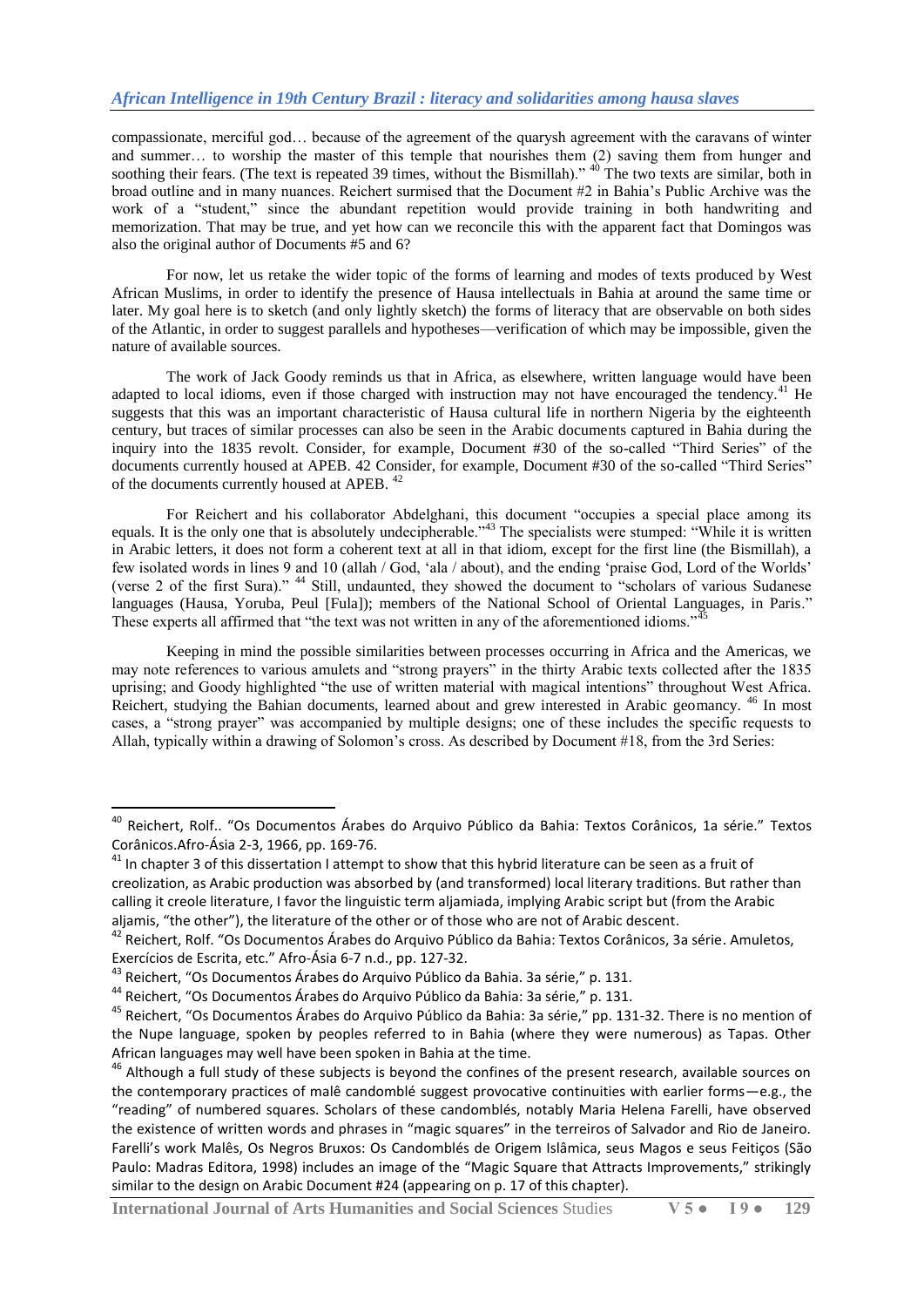Inside the circle are four groupings of letters, repeated one time: a-h-m, a-‗d, h-l'. With the exception of the groups s'-d, meaning "felicity, fortune," none form a word or root. The letters b'-s, in the lower part of the circle mean "injury, detriment, badness." Around the circle are individual letters; beneath it reads "There is no power or force, save for God the highest and the Strongest," a formula favored by Muslims in any difficult or dangerous situation. All the letters, alone or in groups, can have a numeric value, as many examples of magic Figures reveals.<sup>47</sup>

It is impossible not to notice the parallels in stylistic innovation between the literary strategies in West Africa and Bahia—notably the use of Arabic script to write in other idioms, and the belief in magical powers of words, whether incorporated in amulets or strong prayers. (The latter practice can also be observed in the Iberian Peninsula.) But there is a difference in the social context of literacy: in Bahia, Malê slaves who could read and write at all enjoyed a higher status among their fellow slaves, whereas in West Africa, according to Goody, although literacy and illiteracy were acknowledged social categories, they did not automatically dictate hierarchical levels of prestige.<sup>48</sup> Although considering the forms of learning involved in "textual" production (broadly understood) in West Africa, I believe it advisable to emphasize the practices discernible in Hausa territories, as well as the other kingdoms where Muslims came from, rather than attempting to characterize the entire region (unless in those cases where we can demonstrate that a practice was widely shared). The scope of analysis can also be narrowed somewhat by focusing on the areas that we know were in contact with Brazil. We know that the African Muslims in Brazil engaged in hearsay, and—although Souza Carneiro made no mention of hearing or seeing Arabic during his fieldwork in Bahia—that many of them worked diligently to read and write in Arabic. What might explain this effort, which was complicated by distance from the Islamic references in Africa as well as the difficult existence all Africans in Brazil endured? Perhaps one answer is the magical power attributed to the production of texts, as illustrated by several of the documents described as "strong" prayers" in the Bahian archive.

Included in the third series of documents Reichert compiled is an amulet that had been taken from Domingos, the Hausa slave of João Pinto Leite, during the official inquiry of the revolt. Labeling it Document  $#24$ , Reichert described it as "another magic design, rectangular, and reminiscent of the one on Document  $#21$ " in which "the squares were filled with references to the omnipotence of God." He refers the reader to the Jalad al-Din, which contains a similar drawing. A reproduction and translation (from Reichert and Abdelghani) of the piece that official investigators took from Domingos appears below.

#### **Document #24, "The Magic Square"**

#### **(Translation and Comments, Reichert & Abdelghani)**

#### **Hearings: 1835. Slave insurrection. The Court.**

(1) in the name of compassionate and merciful God read the following in the eight squares: 1. let this be blessed 2. and the city of god 3. everything in… 4. (illegible) 5. we left to him of… 6. rebelled (?) 7. powerful man 8. (illegible) (2) there is no power or force without god the highest and mighty (3) the mighty

In the oral and written traditions of West Africa that we are discussing, "recourse to the 'magic of the book' was not the only benefit of writing, although it was the one most coveted by the pagan world." <sup>49</sup> Indeed, while governments employed the written word for various practical functions—historical accounts, political treaties, and so forth—it was writing's magical and religious aspects" that most impressed the general populace: ―They were more preoccupied with writing as means of communicating with God and natural forces, than with it as a utilitarian instrument of personal or social ascension. In this sense, being illiterate was nothing to be

<sup>&</sup>lt;sup>47</sup> Reichert, "Os Documentos Árabes do Arquivo Público da Bahia. 3a série," p. 128.

<sup>48</sup> Reichert, "Os Documentos Árabes do Arquivo Público da Bahia. 3a série," p. 127.

<sup>49</sup> Goody, The Interface Between the Written and the Oral, p. 132.

**International Journal of Arts Humanities and Social Sciences** Studies **V 5 ● I 9 ● 130**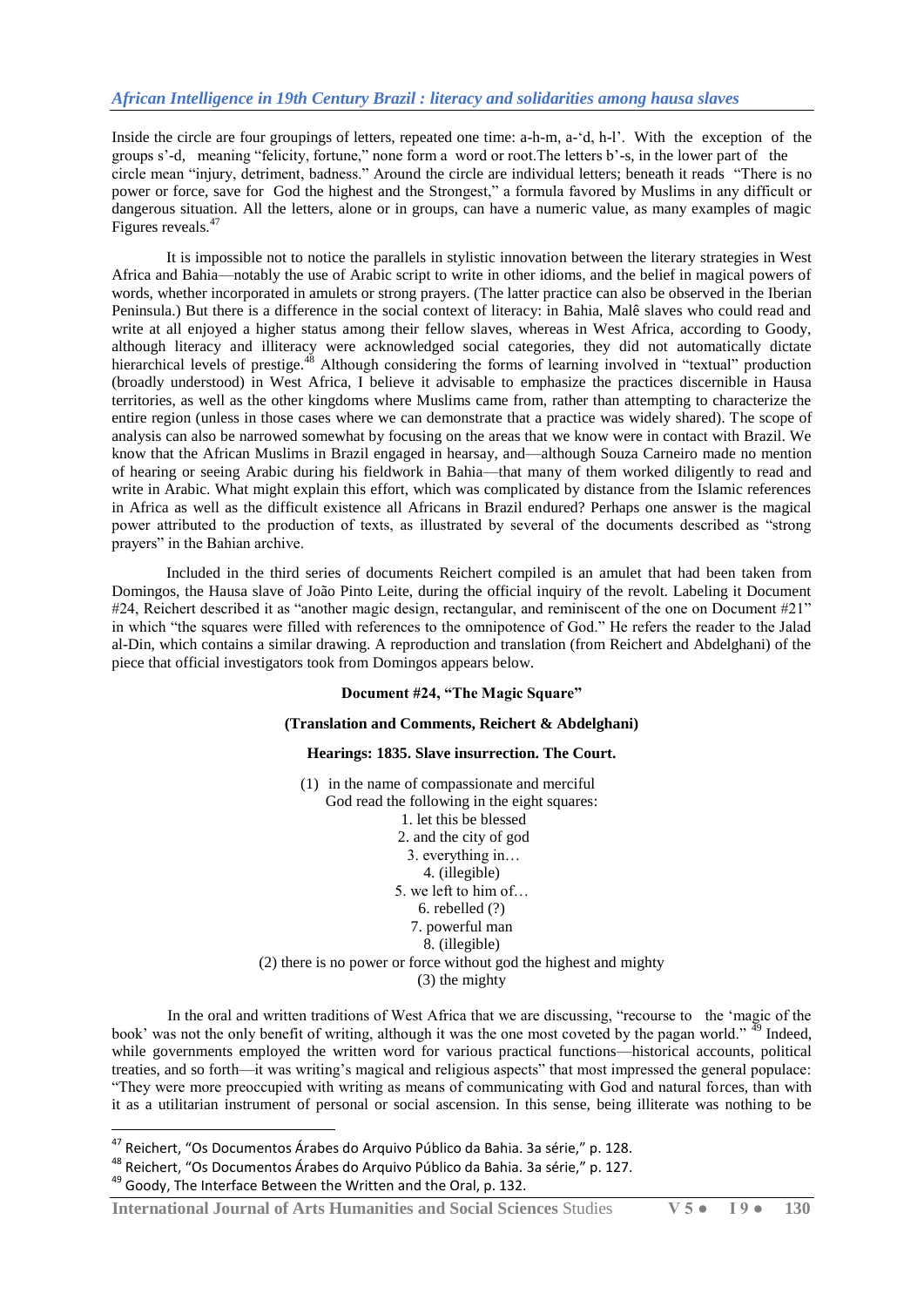ashamed of.‖ Precisely because of its magical dimension, Arabic writing underwent a flourishing of new forms and adherence in Brazil—which is not to say that the writing of other Western religions was unimportant, but relatively speaking, Arabic was more influential. For Goody, the space in which this influence "of Islam on non-Islamic and unlettered cultures is most immediately apparent is in the spheres of magic and religion."<sup>50</sup> Muslims taken from Africa to Brazil as slaves quickly became notorious not only for their production of magical texts, but for the diverse materials or "supports" they were applied to (including but not limited to parchment and wood).

The nature of Islamic expansion in West Africa, too, helped maintain the potential for magic through utilization of the Koran as a religious resource. Scholars have noted that orally transmitted religions in Africa are essentially eclectic in their approaches to the supernatural; there were no written codes determining which deities should be worshipped where. There was a flexible structure of concepts and beliefs that was often receptive to change in the way of new ideas, practices, and references.<sup>51</sup> To a certain degree, and in two basic ways, Islam entered in conflict with this reality.

Islam differed from the other "new cults" in that entering it required both participating in rituals and rites of passage, and committing to its requirements of study as a written religion. It was strongly suggested that adepts should reject any other forms of religious approximation to God; but in reality even many Muslim leaders coexisted with other beliefs on a personal level, since not all were willing to totally renounce the faiths they held previously. <sup>52</sup> In that way, the contours of the writing's magical content continued to transform as Islam took root across different African kingdoms. In the "pagan" Ashanti kingdom, for instance, ninety percent of the collection of Arabic manuscripts which date from the beginning of the nineteenth century refer to magic in one form or another. <sup>53</sup>Of the thirty Arabic documents Reichert analyzed that were captured after the 1835 rebellion in Bahia, eleven were expressly classified as "strong prayers," "magical writings" (he usually used this term to describe script inserted into designs) or "amulets." That is about 37% of the total—significant, but small in comparison to the Ashanti documents.

Of course, different observers reached these judgments, and they are likely not completely compatible. Reichert's analysis was both rigorous and elegant, yet one might suggest that even the documents consisting of unremarkable reproductions of passages from the Koran might have an undertone of magic, since all were created just prior to the 1835 rebellion with the objective to guarantee victory and "manter o corpo fechado" (a phrase still common in contemporary Afro-Brazilian culture meaning "to keep the body closed" and thus protected from dangers, especially including trickery or witchcraft). The approach of Reichert and his collaborator Abdelghani was guided by the analytic model of the Book of Mercy for Medicine and Knowledge, published in Cairo under the title Jalal ad-Din asSuyuti, Kitab a-rahma fi t-tibb wa l-hikma. Years of publication are unknown.

A wider context for understanding the Arabic documents captured in Bahia after the revolt might be provided by the gris-gris or talismans catalogued by Nina Rodrigues in his seminal book Os Africanos no Brasil (The Africans in Brazil). These number at least thirty-five. But more to the concerns of this chapter, we can also use interpret Rodrigues to get at the nature of language study and instruction among African Muslims in Brazil in the nineteenth century. Starting with a survey of the judicial proceedings included in Annals 50, 53, and 54 of the Inquiry into the Rebellion of 1835, he arrives at an insightful conclusion about the production of magical texts.

―Just as fetishistic as the Catholic blacks, or the Yoruba cult-followers, the Malês in Bahia are able to fashion from the short verses of the Koran—and from bathwater, writing-desks, cabalistic words and prayers, et cetera— numerous other magic spells, endowed with miraculous virtues, as the Christianized blacks are able to do with the papers bearing Catholic prayers, ribbons, the measurements of the saints.<sup>554</sup>

Just as Reichert and Abdelghani would do, Rodrigues sent some of his documents to other specialists. Preferring not to "trust in the translation of Arabic writings performed by the Malê blacks in this city," even though the police and legal authorities in 1835 did just that, Rodrigues bundled them off to France.<sup>55</sup> Whatever the case, and we have only Rodrigues's transcriptions, there are clear thematic parallels between these talismans and the Arabic documents in Bahia: praises to Allah, to mercy, to compassion; designs, including a star;

 $\overline{a}$ 

 $^{50}$  Goody, The Interface Between the Written and the Oral, p. 130.

 $51$  Goody, The Interface Between the Written and the Oral, pp. 130-1.

 $52$  Goody, The Interface Between the Written and the Oral, pp. 130-1.

<sup>&</sup>lt;sup>53</sup> This documentation now resides, according to Goody, in Copenhagen's Real Library.

<sup>54</sup> Nina Rodrigues. Os Africanos no Brasil. (Brasília: Editora da UnB, 2004, 8th ed), p. 80.

<sup>&</sup>lt;sup>55</sup> Nei Lopes refers to the nine pages of documents translated for the police by a "black of the Hausa nation," named Albino, in Bantos, Malês e Identidade Negra (Rio de Janeiro: Forense, n/d), pp. 66-67.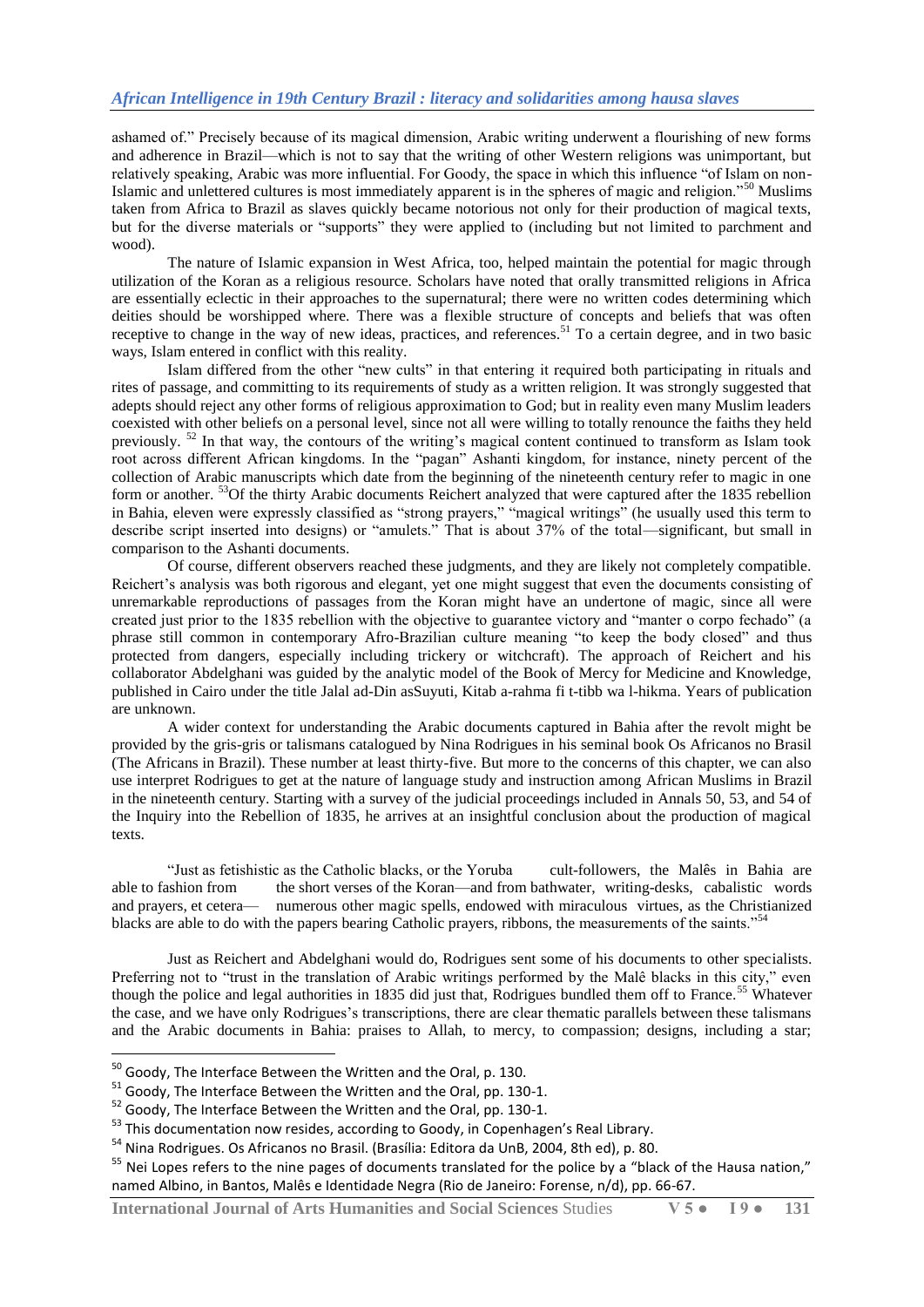statements of loyalty to and trust in God; requests for protection and justice. There are also similarities in the format of the two sets of documents. Rodrigues's anonymous Piece #1, for instance, includes the following:

―In the name of Loving and Merciful God, spread the blessings of God over our master Mohammed, over his family and his friends, in the form of greeting."

Rodrigues's comment introduces the following part of the text:

The rest of the paper (both sides), except for the square in the middle, is covered by infinite repetitions of the following formula: ‗I obey the order of the Merciful Lord.' The square in the middle is occupied by the invocation of names of the personages most sacred to Islam. Notably, one discerns ‗Ali (son-in-law of the prophet), Gabriel, Mohammed, Joseph, Ishmael, Solomon, Moses, David, Jesus,' and others.

The reference to a "square in the middle" of the document would appear to confirm the Malês' utilization of designs intended to be magical. But can these documents be associated with any particular ethnic or regional group, within the broad category of African Muslims? Rodrigues was not especially curious about distinguishing subgroups. Reichert, on the other hand, would pursue the subtlest clue to determine, if not the ethnicity, at least some geographical sense of (intellectual) provenance for the writer. For instance, Reichert parsed a particular section of Document #8 in the Arabic collection in Bahia: "the letters mim of the three words alhamdu, maliki and almaghdúbi are exaggeratedly large, to form three squares…. Within the second of these one reads twice faranththiku, which is undoubtedly a transcription of the Portuguese name 'Francisco'." He noticed that the whole text was repeated, in inverted form, on the lower half of the sheet. "This method of inverting the same text on one page is characteristic of magical practices in North Africa… it is thought that the tension created by the inversion adds to the efficiency of the written oration."<sup>57</sup>

Magical texts composed of figures containing phrases from the Koran can also be observed in Document #12 of APEB, <sup>58</sup> which is a document "used as a strong prayer" according to Reichert's classification. At the top, "to the right appears a well-known prayer, followed by the words "obligations of the request," but the object of this request—represented twice by the four letters MIM-LAM-KAF is unreadable. Beneath a line are incoherent letters, often repeated, in many horizontal rows and two vertical ones." Reichert speculated that the letters might have numeric value, or could even be letters of a "definite magical meaning,"  $\frac{59}{2}$  and referred again to the book by Jalal ad-Din as-Suyuti, The Book of Mercy for Medicine and Knowledge, published in Cairo in 1500.

I did not have access to that book and cannot evaluate Reichert's conclusions with respect to it. However, I can offer a separate hypothesis, one perhaps more orthodox but not for that any less open to magical explanations. The second Surata of the Koran, entitled Al Bacará (The Cow), contains 286 verses that begin with the following letters after the greeting to Allah: ALEF, LAM, MIM. The letters from Document #12 are MIM-AYN-LAM-KAF. Perhaps the Malê slave in Brazil changed the order of MIM-LAM, substituted ALEF for KAF, and introduced AYN. Such a reordering would not be unprecedented, given the way other phrases have been changed somewhat, but remain clearly Koranic verses, in the Brazilian documents. This hypothesis is "orthodox" because it acknowledges that in all likelihood, the Malê<sup>60</sup> slave author had not been trained to write through studying a book of magic, but the Koran; so as a practical matter we should look there first for clues. It is not unreasonable to imagine that the slave might have committed the opening of Al Bacará to memory some time before, and either his memory altered the pattern or there was some other reason to alter it. The phrase on Document #12 has not yet been deciphered, and questions were often asked about it during the classes on Arabic and Islam I took through the Beneficent Society of Muslims in Rio de Janeiro.<sup>61</sup> The explanations typically drew from El Hayek's observations in his translated version of the Koran:

They are letters of the Arabic alphabet. Allah began this Surata with them to highlight the mystery of the Sacred Koran, formed of letters identical to those the Arabs use to make words, thus revealing the

 $\overline{a}$ 

**International Journal of Arts Humanities and Social Sciences** Studies **V 5 ● I 9 ● 132**

<sup>&</sup>lt;sup>56</sup> Rodrigues, Os Africanos no Brasil, p. 81.

<sup>57</sup> Reichert, "Os Documentos Árabes do Arquivo Público da Bahia, 1a série," p. 175.

<sup>&</sup>lt;sup>58</sup> Regrettably, this document is nearly unintelligible and was impossible to reproduce.

<sup>&</sup>lt;sup>59</sup> Reichert, "Os Documentos Árabes do Arquivo Público da Bahia, 2a série," pp. 109-112, 109.

 $^{60}$  The authorities did not record the ethnic group of the slave, so I use the general term Malê.

<sup>&</sup>lt;sup>61</sup> The courses have long been offered on Saturdays at the mosque on Rua Gomes Freire in the center of the city.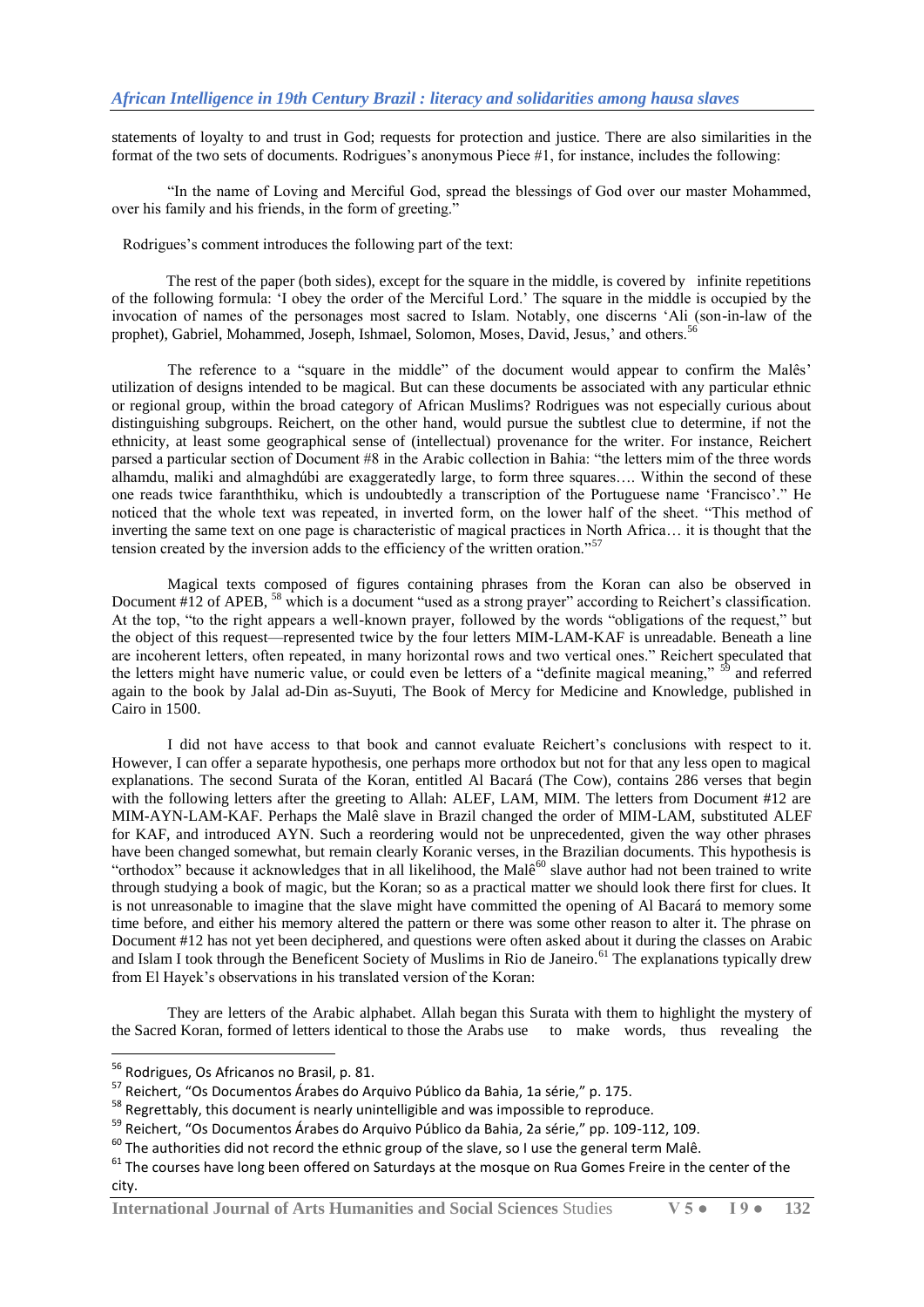incapacity of people to produce anything like the Koran. They serve also as a call to attention, to heed the recitation of the paragraphs.<sup>62</sup>

Of course, the incomprehensible ordering of these letters may indicate that the slaves involved in the 1835 uprising had been exposed to more reading material than the Koran—popular or fetishistic writings, such as those of Jalal-Al-Din. We do know that erudite influences became part of the lettered world the Hausas would create. But let us turn to other documents from APEB that Reichert considered strong prayers or amulets, such as Document #15, 18, 21, 22, 24, 26, and 29. Not all of them feature designs, or inverted writing. In one such case, a document written by the "Nagô Luis," a slave owned by Antônio da Rocha, the text has been analyzed as uncertain, error prone, and full of curious omissions—all of which suggests to Reichert that it was "probably a strong prayer, for protection against evil.<sup>563</sup> But it is the absence of figures or drawings that makes these stand out, and it recalls Nina Rodrigues's comments about a similar document he found, and the drops of blood it displayed.

#### **Piece #2, Nina Rodrigues Collection**

Certainly the text is in an Arab dialect, but it is an Arabic very incorrect, poorly written, and clumsily executed on the page. It appears truncated, and does not permit even a literal translation, although it appears that the author wished to celebrate the excellence of the Koran.

Verse: ‗a star, in each brilliant ray the word of Mohammed.'

Chant: 'In the name of God, merciful and compassionate.'

The red drops (of blood) ornamenting the page announce that the author of the talisman was satisfied in his supplication or request. Such a piece is highly regarded by believers.<sup>64</sup>

Rodurigues claimed to have an unusually large possession of "gris-gris, mandingas, and amulets of Muslim Negroes. In the process of studying them, as mentioned, he did not want to accept translations from local Malês and so sent some documents to the Hoensfeld Office of Legal Translation, located (he said) in Paris. But others were sent to Pierre Andourard, a Maronite priest in Paris, who "had the courtesy" to translate this second set. Rodrigues stressed that all the documents were essentially equivalent: "verses of the Koran, and a few mystic words written in a symbolic or magical fashion." But in his book, Rodrigues included his own Portuguese translations of the French readings of his documents, made by an unidentified Arab employee of the Hoensfeld Office.<sup>65</sup>

Another intriguing Malê document has come to scholars' attention thanks to the efforts of a Russian Africanist, Nikolai Dubronravin, whose work explores how the (in particular Arabic) written tradition came to and took root in the New World from West Africa. The "Havre Manuscript from Bahia," as he calls it, was a 45page document found in the pocket of an African who was killed during the 1835 rebellion. The manuscript opens with an exhortation to Allah (the Bismallah, or here "Basmalah"), and contains a seal inscribed with "Ya-Allah (Oh God)!" that Dubranravin says is "unique, when compared with any other Islamic document discovered so far in Bahia."<sup>66</sup>

The text of the document contains a few select verses from the Sura "A-lam nashrah (The Expansion)" which are "reproduced poetically; and a Kafiyya, or poem ending with the letter KAF, whose verses are followed by 'Ya Mohammed!'" Dubronravin believes the text is a dhirk, intended to be recited. What is significant for the present study is that parts of the text clearly refer to verse 46:11 of the Koran, which was also repeated in the production of Lúcio, the Nagô in Bahia whose document now resides in APEB. Where Reichert saw isolated letters, Dubronravin saw a transcription of a verse from the Koran. In total, the Havre Manuscript is similar to the APEB documents categorized as forms of exhortation. About one-third of the Manuscript is devoted to Koranic letters, and about a fourth of Lúcio's document. Perhaps a deeper relationship could be

**.** 

 $62$  El Hayek (tr), The Koran, p. 3.

<sup>63</sup> Reichert, "Os Documentos Árabes do Arquivo Público da Bahia, 2a série," p. 110.

<sup>64</sup> Nina Rodrigues, Os Africanos no Brasil, pp. 80-1.

<sup>&</sup>lt;sup>65</sup> Rodrigues, The Africans in Brazil, p. 80. The information about these translations appears to have been cut in the final publication. What Rodrigues called Hensfelde, or Hoensfeld, is in Germany. It seems that the Maronite priest did his work in Paris, but the other documents were sent to an institution in Germany. They were never returned to Brazil, but were located in the course of researching this dissertation.

<sup>&</sup>lt;sup>66</sup> The document is housed at the Municipal Library of Le Havre, under the number MS556. See Dobronravin, Nikolay, "Escritos Multilíngües em caracteres árabes: novas fontes de Trinidad e Brasil no século XIX". Afro-Ásia 31 (2004), pp. 297-326 (306).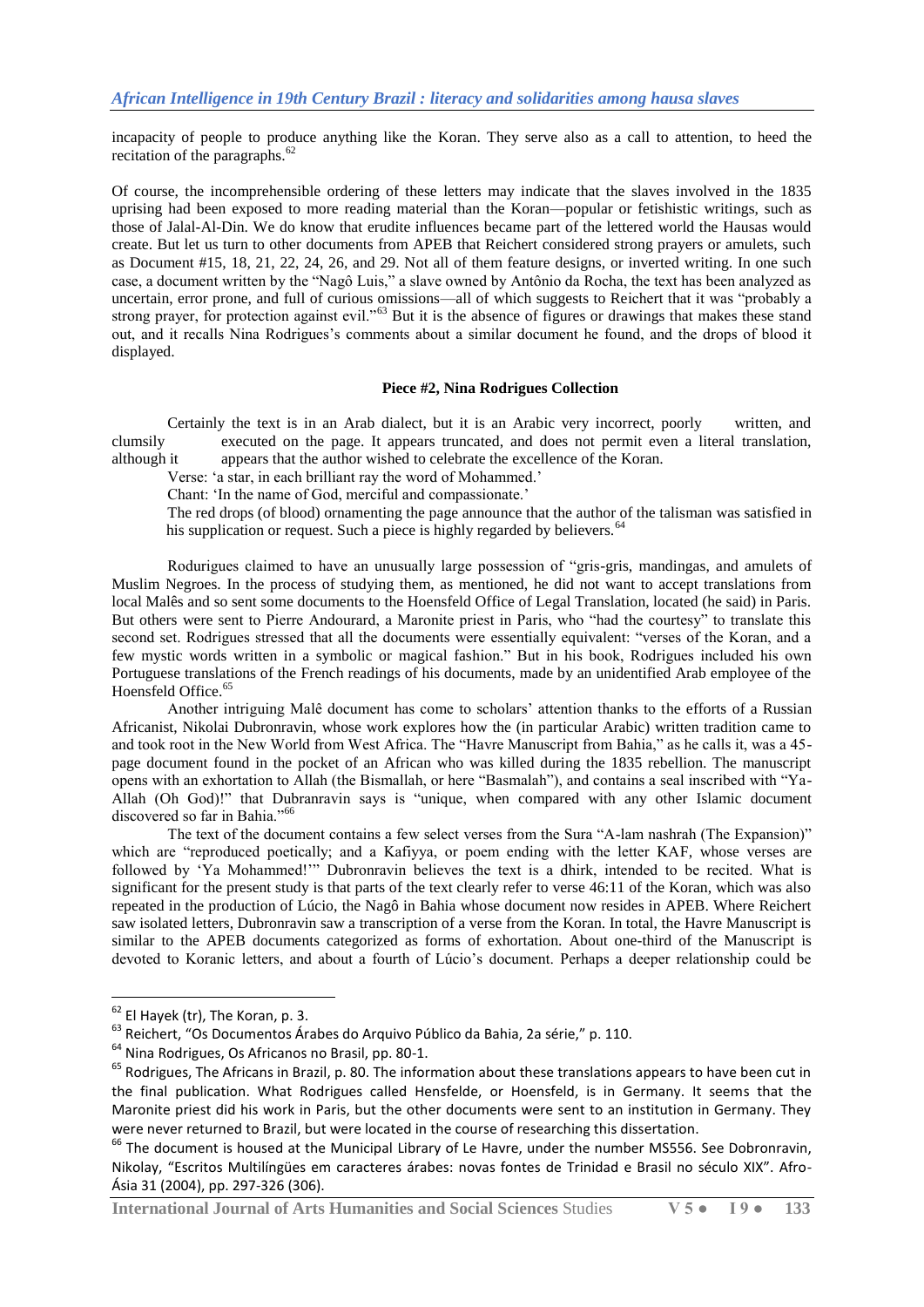established, since according to Dubronravin, the invocation "Ya-Allah!' indicates that the compiler (or owner of the book) was a Qadiri, adept of the Sufi order Qadiriyya"—which we know was predominant among the African Muslims in Bahia.<sup>6</sup>

It will come as no surprise that the most common theme of the Arabic texts produced by African slaves was a request for aid in the struggle for freedom. But, significant as it is, this should not prevent us from noticing other subjects in these writings. Rodrigues's Piece #3 is a fragment of the Surata 106, "Coraix," exalting the riches conquered by the tribe of Mohammed. Just like APEB's Document #2, written by the Hausa Domingos, this text differs in form but not meaning from the Koranic version provided by El Hayek. Rodrigues describes it:

One. The sophisticated intelligence of the Coraix. Two. The cleverness to send caravans in the winter and the summer. Three. They love the God of this temple, God that fed them against hunger and gave them confidence against fear. <sup>68</sup>

The presence of the same Surata in the APEB collection and in the gris-gris of Nina Rodrigues lends weight to the hypothesis that there is meaningful coherence in the Arabic writings produced by Malês in Bahia in the early nineteenth century. With respect to form and content, it would seen that the literacy of the Malês developed and was deployed in a circuit, rooted in key verses from the Koran. But explaining this phenomenon is not simple. After all, the number of Korans imported into Brazil during the first decades of the Empire was large enough to call the attention of French diplomat and racial theorist Arthur de Gobineau.<sup>69</sup>

Perhaps the answer lies in the fact that both commerce and literacy were critical aspects of the spread of Islam in Africa. Perhaps the Muslim slaves were asking for material wealth, as well as liberty; riches would be useful both to underwrite a successful rebellion, and to make a freed life that much more pleasurable. How much did it cost to stage a revolt? To organize, prepare amulets, and acquire weapons—not even guns, but the cheaper hand weapons, such as knives and clubs, that sources suggest slaves favored?<sup>70</sup> There were madrassas to be organized and Korans to acquire, and if slaves got a little money to make up for lost work they might be able to attend prayers. Literacy and rebellion can be linked, as we saw in the work on Africa by Goody and Gbdamosi; and the role of literacy in orienting the group effort of an uprising is especially impressive.

But we must still confront the differences between the Arabic texts produced by slaves—both in APEB and Nina Rodrigues's collection—and El Hayek's recent meticulous version of the Koran. I am reluctant to believe that the Hausa Domingos copied the Surata "incorrectly," since as El Hayek himself noted, discrepancies are not necessarily errors but another version of the essential message. On the other hand, if Domingos did not enjoy access to a Koran, hearsay might explain his discrepancies; and even the Korans that slaves often had were fourth or fifth generation copies, which introduces a potentially wide margin of divergence from an original (the same problem historians grapple with when interpreting handwritten transcriptions of official documents or proceedings).

If the literacy of Muslim slaves in the Brazilian Empire had both written and oral dimensions, we should not impose this dichotomy too strictly, and certainly not in the standard hierarchy in which oral=popular and written=erudite. Arabic texts, as well as "stories" such as the Mother of the Gold, rely on a mingled resource of memory, of hearsay in both Africa and Brazil, and of written manuscripts, including copies of copies. While the Koran is particularly significant in this context, other writings were in circulation. The following description of a gris-gris from Nina Rodrigues's translator implies a connection between Hausa texts in West Africa, the center of learning Timbuktu in Mali, and African Muslims in Brazil.

#### **Piece #5, Nina Rodrigues Collection<sup>71</sup>**

|             | As much as the intact lines permit us to judge, this is clearly not Arabic language. It uses  |
|-------------|-----------------------------------------------------------------------------------------------|
| Arabic      | letters, but in an African dialect from a region of Timbuktu. The Imams use Arabic characters |
|             | to write in their dialects, which may have value in only a tribe, or village, or hamlet. The  |
| author      | of this piece has some knowledge of Hebraic African languages, demonstrated in his            |
| flourishes. | It functioned to disfigure the Arabic style. Human sweat disfigured many of the words here,   |
| but         | it still draws on the Koran [On the page:] On top= 'In the name of Merciful and               |

 $^{67}$  Dobronravin, "Escritos Multilíngües em caracteres árabes," p. 311.

**.** 

 $^{68}$  For comparison, see the preceding discussion of this verse on p. 15.

<sup>69</sup> Raymond, Jean-François. Arthur de Gobineau et le Brésil: Correspondance diplomatique du Ministre de France à Rio de Janeiro (1869-1870). (Paris: Presses Universitaires de Grenoble, 1990).

<sup>70</sup> João José Reis. Rebelião Escrava no Brasil: A História do Levante dos Malês em 1835. (Salvador: Companhia das Letras, 2003). A document by Etinne Ignace, the earliest on this theme to be produced in Brazil, also makes reference to such hand weapons.

 $71$  Rodrigues, Os africanos no Brasil, p. 83.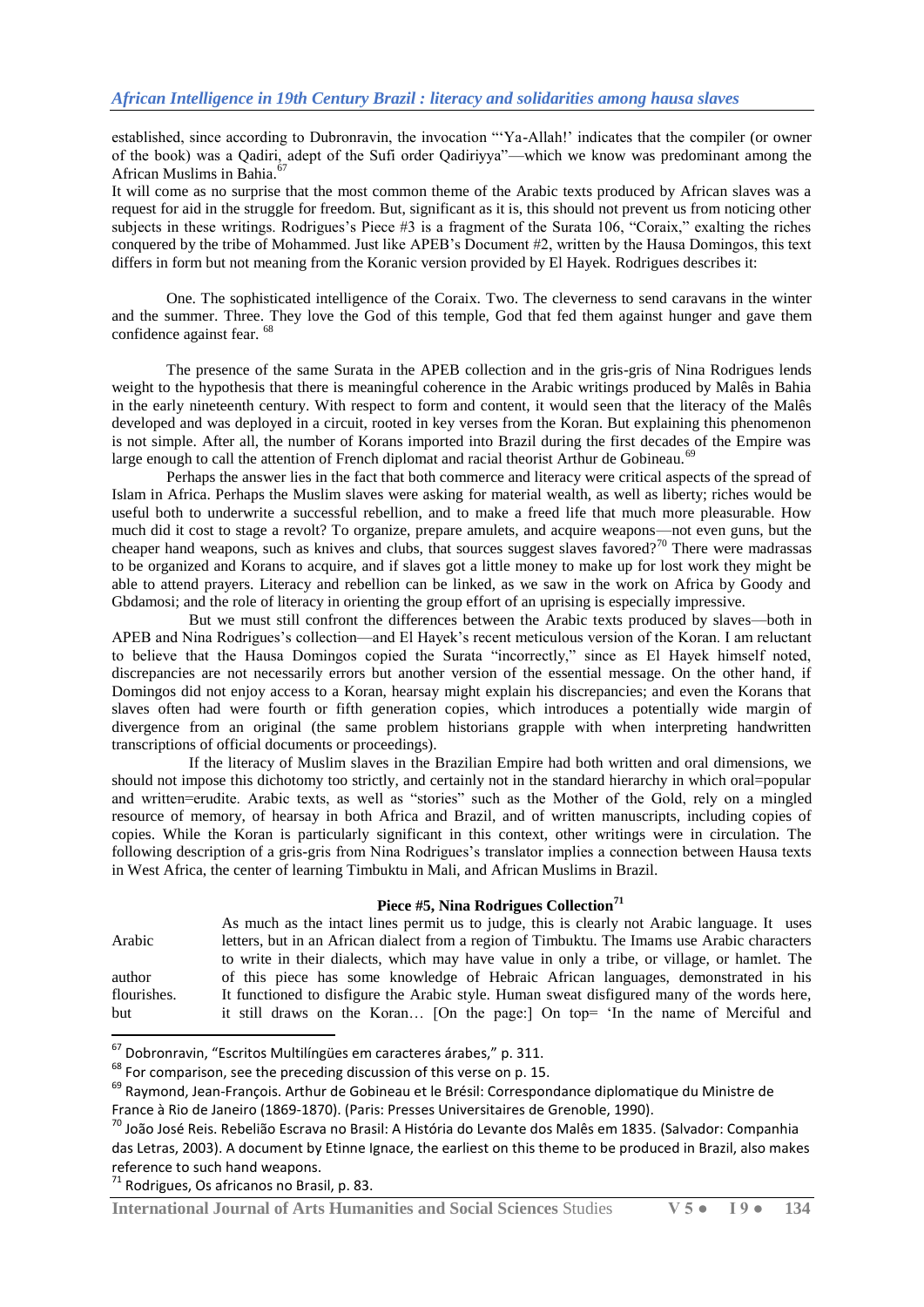Compassionate God'. Below= verses 129 and 130 from the 2nd Surata of the Koran, repeated 32 times, and four more times on the left margin.

Rodrigues included his own translation of those two verses:

divine majesty."

1

129. A prophet came to us, a prophet taken among you. He weighs your iniquities, and ardently desires us all to become believers. He is full of goodness and mercy. 130. If they turn away (from your teachings), say to them: "God is enough for me. There is no other God but him. I place my trust in him; he possesses a great throne (that is, the throne of

This piece—as we saw through Jack Goody's work in Africa, Document #30 in Bahia, and other productions from African Muslims—demonstrates the recurring practice of using the Arabic alphabet to write in other African idioms. Significantly, Rodrigues states that imams, a high priestly class, engaged purposefully in perhaps the same sort of "discrepancies" that the slave Domingos was accused of. All this points to a certain parallel, if not homogeneity, in the production of form and content in the texts produced by Malês in the Brazilian Empire. It should be stressed that our focus is on the slaves of Salvador, on whom more information exists than on (for example) the African Muslims of Alagoas or Rio de Janeiro. Rodrigues also raises an intriguing connection between Timbuktu and the amulets. The experts at the Hoensfeld Office concluded that this very piece was not in the Arabic language, although written in Arabic letters; they associated this unknown language with Timbuktu. But Rodrigues himself believed that it was the Hausa language, composed in Arabic letters. $72$ 

The production of knowledge at Timbuktu was substantial, and it is certainly possible that African slaves in Bahia had been influenced by it. Timbuktu was, for centuries, a prosperous center of exchange on the trans-Saharan caravan routes; it became a center of culture and religion during the Songhai Empire. The Songhai, originally nomads based around the Niger River east of Mali, had by the late fourteenth century substituted the Mali Empire as the dominant power in West Africa. Islam was their official religion; the impressive madrassa combining a mosque and school, built around the same period in Sankore, symbolizes the political commitment to religious learning. From this school developed a renowned university, whose writers and professors soon attained prestige far beyond the borders of the Empire.<sup>73</sup>

An exhibit of "Ancient Manuscripts from the Desert Libraries of Timbuktu" at the Library of Congress (LOC) provided a fascinating glimpse of the literary, intellectual and artistic production deriving from this region. Three dozen documents were obtained from two major libraries, the Mama Haidara Commemorative Library and the Cheick Zayni Baye of Boujbeha. Several dealt with the exact sciences, such as the first document of the exhibit, called by the curator "Structure of the Heavens" (its full name is "The Important Stars within the Multitude of Skies"). The Library's guide to the exhibit describes the document this way:

This text was written to train scholars in the field of astronomy, a science that Islamic tradition traces back to Adam and to the Prophet Idris. The author discusses how to use the movements of the stars to calculate the beginning of the seasons and how to cast horoscopes, among many other aspects of astronomy. [On the first page] is a diagram demonstrating the rotation of the heavens.<sup>74</sup>

Another scientific document, entitled "The Rise and Setting of Auspicious Stars," is based on a heritage of Greco-Roman astronomy enhanced by the discoveries of Muslim scholars. The text, while undated and anonymous, is presented in the form of a Platonic dialogue. Such intellectual sophistication is also clear in the

 $^{72}$  Rodrigues, Os Africanos no Brasil, p. 82. The hypothesis of the translators should not be immediately discarded. In chapter 4 of this dissertation, I consider the impact of intellectual production in Timbuktu on the Islamic Africans in the diaspora. The translators' notion of a locale was both precise and ample, saying that the region of Timbuktu in question had a "radius of 300 kilometers."

<sup>&</sup>lt;sup>73</sup> Ahmad Baba, one of the most illustrious teachers of the sixteenth century, taught there; chapter 5 of this dissertation will analyze his work. For more about the university, see Nicolle, David. Atlas Historique de L'Islam (Paris: Maxi-Livres, 2004), p. 160-61.

<sup>&</sup>lt;sup>74</sup> The author of the document is Nasir al-Din abu al-Abbas ibn al-Hajj al-Amin al-Tawathi al-Ghalawi. http://www.loc.gov/exhibits/mali/mali-exhibit.html, accessed 04 September 2007.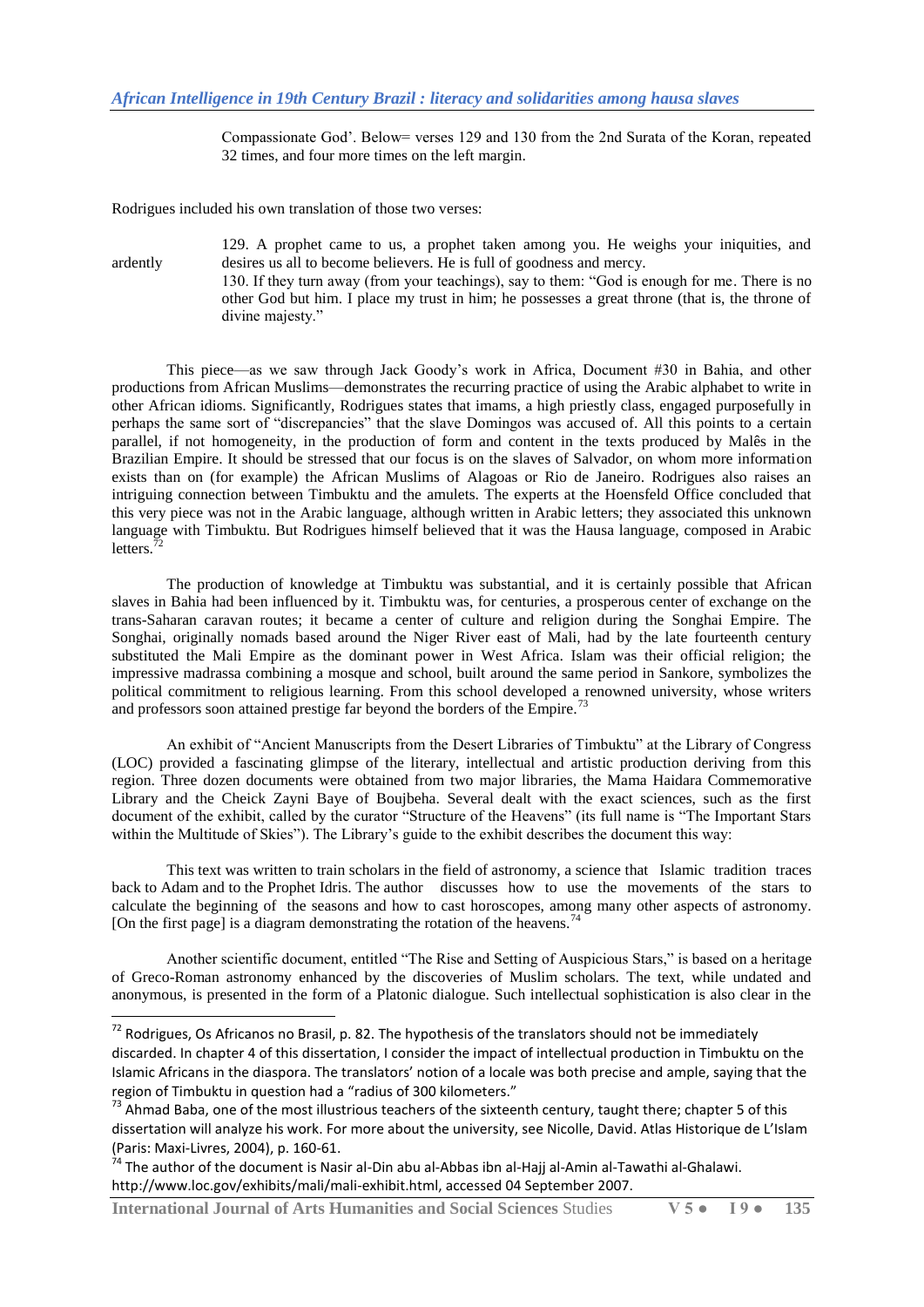documents dealing with quotidian issues, which recalls the fact that Islam views creed as conduct; it is through the application of Koranic principles in daily life that one feels the power and charisma of Mohammed. <sup>75</sup>Thus, a document explaining family rights (including those of orphans and married women) under Islamic law is presented in the form of a poem, to facilitate memorization. (Curiously, the two documents just mentioned are stored next to each other on the shelves of the Mama Haidara Commemorative Library in Mali, perhaps implying that in the Muslim system of classification they are related.) The LOC exhibit contains documents reflecting the scope of scientific, political, social, spiritual, and intellectual life for Muslims in period Timbuktu. There are laws of inheritance and commerce, discussions of the relation between the Songhai Empire and Islam, studies of Islamic mysticism and Sufism, philosophical and ethical texts, analyses of the Pillars of Faith, writings about how to assure peace, and counsel for ruling elites. The latter document was written by Uthman ibn Muhammed ibn Uthman ibn Fodio—leader of the 1804 jihad encouraging the Fula people to conquer those deemed "less pure" in Islam, including the Hausas. According to explanatory material provided by the LOC, the author "establishes the limits of authority of governments under Islamic law" while stressing the responsibilities of power, especially in the areas of social justice and the protection of private property of citizens.

There are many more documents in the Timbuktu libraries, although how many is unclear. Some fifty thousand have already been catalogued, and specialists estimate that an equal number remain unprocessed. Scholar Albert Hofheinz suggests that "in Timbuktu alone reside at least 32 private libraries of varying scale, while that largest of them, the Mama Haidara Memorial Library of Abdel Kader Haidara, holds around 5,000 manuscripts.‖ Among public institutions, he highlights the collection of the Ahmad Baba Institute (formerly the Ahmad Baba Center), created in 1972, with an archive of 15,000.<sup>76</sup> In the United States, the W.E.B. Du Bois Institute for African and African-American Research at Harvard is presently digitizing some 50,000 documents collected from 15,000 families in Timbuktu.

If any factor contributed disproportionately to Timbuktu's importance in the history of Islamic literary culture, it was probably location. This includes climate, since an earlier (after 1200) center of Islamic teaching, Djenné, in the Niger Delta, was so humid that the manuscripts it produced rapidly disintegrated. By the fifteenth century, Timbuktu's prominence would eclipse Djenné. <sup>77</sup> But Timbuktu's location, on fertile delta terrain with strategic access to the desert, was also important for its economic and symbolic exchange. Caravans from the south and west passed through on their way north, toward Morocco, Libya, and Egypt, and on eastward to Arabia and Mecca. For Hofheinz, the apogee of Timbuktu was also that of the Songhai Empire, the fifteenth and sixteenth centuries, when Mali dominated regional commerce. The city was so grand and brilliant that, upon approaching it, the traveler al-Hassan b. al-Wazzan (known as the African Lion) was convinced he had arrived at Gao, the capital of the Empire, some 370 kilometers away.<sup>78</sup>

Among the documents produced during this period was one in particular that has become the focus of much subsequent study. Written by Ahmad Baba  $(+/- 1556 -1627)$ , "Miraj al-Suud ila nayl Majlub al-Sudan" responds to a series of questions posed by a Moroccan inquisitor about the nature of slavery in Islam. According to historians such as Paul Lovejoy, in Baba's argument that Muslims can only be enslaved following rigorous criteria established by the Koran lies the key to understand how slavery was understood not only in West Africa but in nineteenth-century Brazil. There are implications for our comprehension of the volume of the traffic of Muslim slaves across the Atlantic, the groups of people deemed appropriate for enslavement, ethnic continuities and ruptures, and the notions of both justice and the limits of slavery as they were perceived at the time.<sup>7</sup>

In that light, we might turn to Arabic documents from APEB to search for concordances between the ideas of the erudite class in madrassas of the Sonhai Empire, and those of Muslim slaves in Bahia. Torquato, Hausa slave and property of José Pinto Leite, is the author of Documents #1, 7, and 9. Of these, Document #1 contains reproductions of various Suras; #7, a copy of the first Sura, "The Opening;" and #9, 13 repetitions of verse 4 from "The Opening." The universe informing the literary production of this slave seems to be limited to the Koran. Domingos, a Hausa owned by the same master, wrote Document #2, containing 40 repetitions of Sura 106. The anonymous Document #3 is, in Reichert's words, a "vocalized text of Sura 13, 'The Dawn,' with the phrase 'and we ask for help for him' interjected between the Bismallah and the first verse." Reichert characterizes the manuscript as "beautiful in style" but containing "two errors."

1

<sup>&</sup>lt;sup>75</sup> Bartholo, Roberto S., Campos, Arminda Eugenia. (eds). Islã: o credo é a conduta.( Rio de Janeiro: Imago Ed.: ISER, 1990).

 $76$  Hofheinz, Albrecht, "Goths in the Land of the Blacks: a preliminary survey of the Ka'ti Library in Timbuktu." In: Scott S. Reese (ed.) The Transmission of Learning in Islamic Africa. (Leiden: Brill, 2005), p. 5.

 $^{77}$  Hofheinz, "Goths in the Land of the Blacks: a preliminary survey of the Ka'ti Library in Timbuktu," p. 6.

 $^{78}$  Hofheinz, "Goths in the Land of the Blacks: a preliminary survey of the Ka'ti Library in Timbuktu," p. 6.

<sup>&</sup>lt;sup>79</sup> OLovejoy, Paul., "The Context of Enslavement in West Africa: Ahmad Baba and the Ethics of Slavery" (unpublished), pp.1-28.

<sup>80</sup> Reichert, "Os Documentos Árabes do Arquivo Público da Bahia, 1a série," pp. 169-76.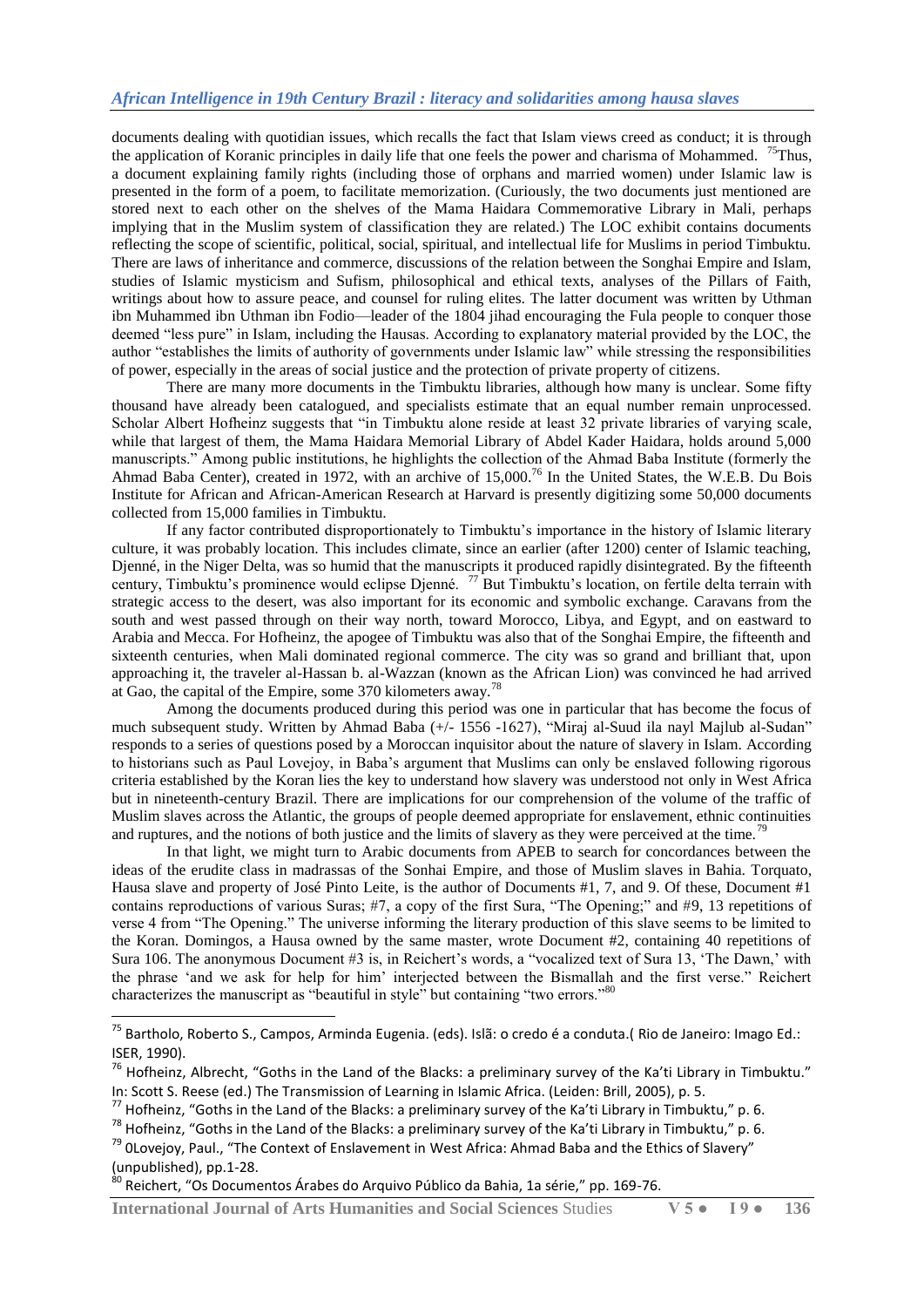What does this show us? Perhaps that a study of the documents in the libraries of Timbuktu is insufficient to allow us to identify or predict the movement of ideas on the other side of the Atlantic. The sources in Bahia do not suggest a direct, filial relationship with the production of Songhai madrassas. The Bahian texts are strongly, sometimes exclusively Koranic in content, and we have no way to assess the relationship between these writings and what was being taught at the principal Muslim school at Sankore, in the region that would facilitate the trafficking of the slaves we are discussing after the 1804 jihad. We can acknowledge that in general, the slaves that created documents in Bahia had a relatively rudimentary level of literacy; but that makes sense in the context of Usman dan Fodio's movement to remove the "impure" from Bilad al-Sudan.

At the same time, I argue that the Timbuktu legal and political writings were widely influential in terms of their principal message, which Ahmad Baba outlined: slavery among Muslims was acceptable under specific conditions, but should always be temporary. I would like to carefully close the circle of production-circulationreception, as Roger Chartier maintains must be the primary condition for interpreting any history of reading. Yet this circuit is large, spanning the Atlantic, and non-linear; any attempt to write this history will be full of replete with gaps and speculation. But we can try to sketch an outline. Lovejoy has analyzed Ahmad Baba's compositions and distilled his fundamental, characteristic notion of Muslim slavery: the enslavement of Muslims by Muslims was condemned, however—and contradictorily—Baba accepted slavery as a legal activity for Muslims. These are Baba's words, according to Lovejoy:

―Whoever is captured in a condition of unbelieving can be legally possessed, whoever it is, but not those who have converted to Islam voluntarily from the beginning, to whatever nation they belong— Bornu, Kano, Songhai, Katsina, Gobir, Mali or Zakzak (Zazau). These are free Muslims, whose enslavement is utterly impermissible."<sup>81</sup>

The APEB manuscripts are full of references to the many injustices of perpetual slavery, practiced in the Americas. We find an example in Document #10, which, Reichert emphasizes, appears to have been composed by the Hausa slave Domingos.<sup>82</sup> The text seems disorganized, even improvised, to Reichert, but composed by the Hausa slave Domingos.<sup>82</sup> The text seems disorganized, even improvised, to Reichert, but ―even if it is rather jumbled, demonstrates all the characteristics of a Muslim prayer: the exaltations of God, of his omnipotence and compassion, and the enumeration of his attributes (lines  $11-12$ )." Oddly, the "supplicant," while he begs for "God's grace, does not make a specific request, which would be unimaginable for a Muslim… but in lines 2, 3 and 5 we are able to perceive his humiliating and wretched condition:"

- " $2)$  [...] the fears and the Malês and that we hold firm against all the
- 3) defamations and rid ourselves of any and all shame and
- 4) that we rise to you with you the wisdom of the heights and that we rise
- 5) from all the shame and lift ourselves up and that we make ourselves reach
- 6) the extreme inclinations (?) of all the wealth of life and after
- 7) death bring us the benefits of all the worlds glorified by the wellbeing of the world
- 8) by the wellbeing of the world and by the ultimate grace… the wellbeing of the world
- 9) Mohammed (…) of (…) and of (…) the brothers elevated is the lord
- 10) like the master (…) around whom the peace is arranged and peace around
- 11) the ones who are sent oh (…) oh high oh rich oh omniscient oh rich
- 12) oh observer (?) and oh benefactor oh generous oh succor  $oh<sup>83</sup>$

The composition reveals an author who dominates Arabic relatively well and who has practiced handwriting; a few words are unintelligible. Line 1 is the standard exultation of Allah. But as a whole, written in a free style, this manuscript embodies what I have been attempting to describe in the last few pages: the influence of Muslim authorities, who in their analysis of slavery, went beyond the strict interpretation of the Koran. If the Koran permits slavery, in numerous verses (which I will soon address), why should a Muslim set himself against the mandates of Allah? What circuit of reading and writing, or of hearsay, might have assured these slaves that their captivity was wrong and should be transitory? Lovejoy raises a potential answer. In 1615, Ahmad Baba returned to Timbuktu after a period of serving as a slave himself in Morocco. He quickly set about the task of writing a sort of handbook laying out who could and could not be enslaved, accompanied by a list of

<sup>82</sup> Reichert, "Os Documentos Árabes do Arquivo Público da Bahia, 2a série," p. 108.

<sup>&</sup>lt;sup>81</sup> Baba, Ahmad apud. Paul Lovejoy, "The Muslim factor in the Trans-Atlantic Slave Trade." In Lovejoy (ed.), The Muslim Factor in the Atlantic Slave Trade.( Princeton: Markus Wiener Publisher, 2002).

<sup>83 4</sup> Reichert, "Os Documentos Árabes do Arquivo Público da Bahia, 2a série," p. 108.

**International Journal of Arts Humanities and Social Sciences** Studies **V 5 ● I 9 ● 137**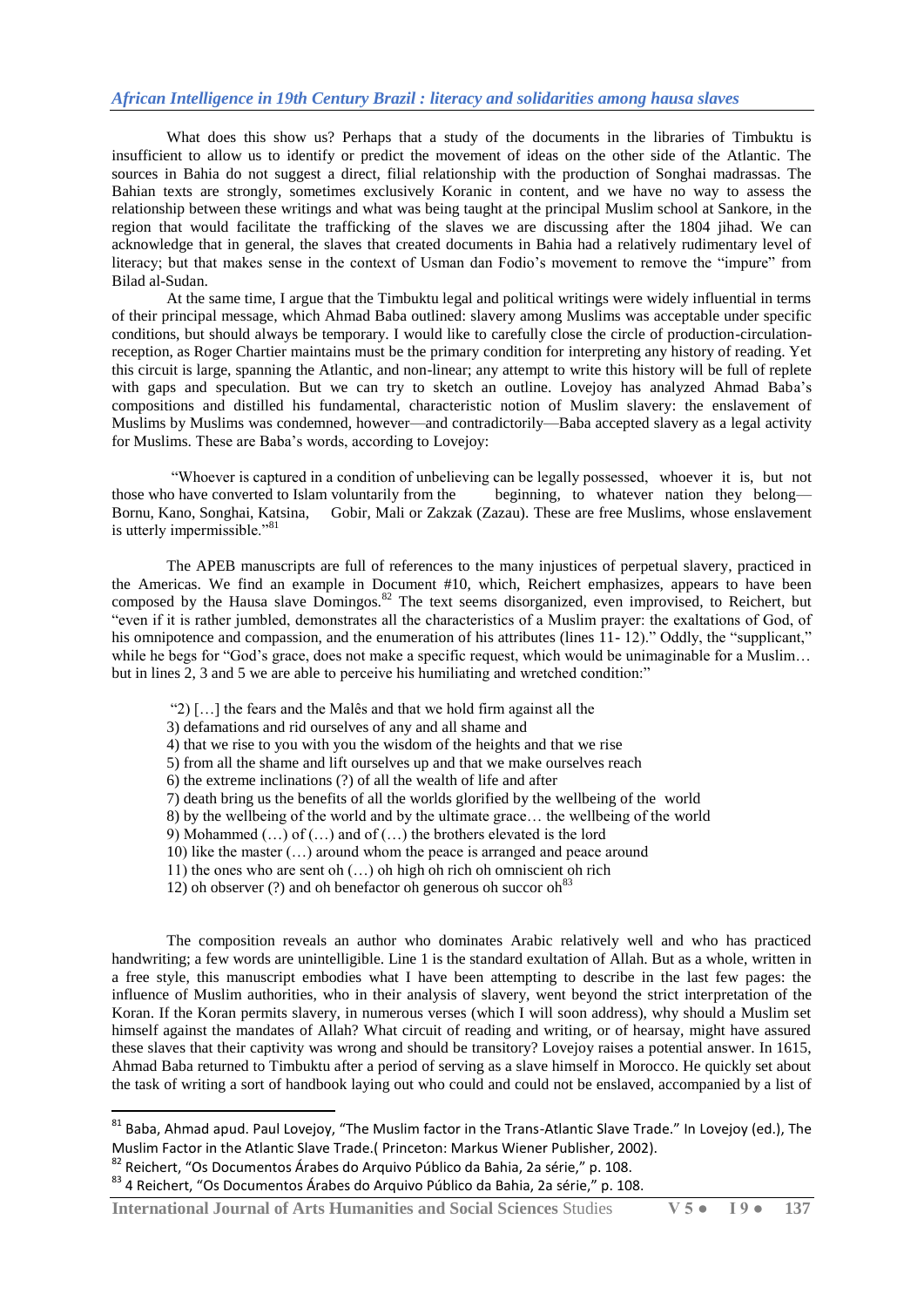measures that should be implemented to protect any Muslims who were unjustly enslaved. Baba strongly condemned the waging of war between Muslim states (such as the Moroccan invasion of Songhai territory that resulted in his own capture) and also indicted Muslim leaders who, sworn to practice and defend Islam, tolerated pagan beliefs under their watch. Lovejoy shows how this handbook circulated across West Africa in the seventeenth century, "becoming part of the standard Islamic curriculum on the subjects both of slavery and ethnic definition for generations to come." $84$ 

Recall Baba's list of groups of "free Muslims" whose enslavement was "utterly impermissible: Bornu, Kano, Songhai, Katsina, Gobir, Mali or Zakzak (Zazau)." Bornu, Kano and Katsina were precisely those cities that sent the majority of Muslim slaves to Bahia, which is shown in both Castelnau's interviews and in an account transcribed in the collection organized by Philip Curtin.<sup>85</sup> Notably, Kano and Katsina were Hausa cities. Lovejov adds:

This legal tradition was clearly established within the molds of Muslim teaching and, thus, was profoundly relevant for the Atlantic world and for the peopling of the Americans with African slaves. The categorization shaped in West Africa around ethnicity and religion reflected a reality that seems to have in influenced the Atlantic traffic in numerous aspects.<sup>86</sup>

The relation between ethnicity and geographical derivation is a constant theme in the identification of African "nations" in the diaspora. In her development of the topic, Mariza Soares shows that Africans, when speaking of their past, generally made reference to the place whence they had come using such terms as "land / place [terra]" or "nation / country," according to the sensitivities of the people recording their statements or information. In this sense the author demonstrates a close relation between the "nation" an African might claim to belong to, and the "land" or place they said they came from. In the case of West Africa, which was highly urbanized at the time, these places were often cities (including the mingled urban-rural territory encircling the city and connected to it through a variety of exchanges).<sup>87</sup>

We know that Baba wrote in the seventeenth century, and the African Muslim slaves of special interest to this study were writing in Bahia, Brazil, in the early nineteenth century. Whether or not those slaves read Baba's work, or possessed the capacities to reproduce it according to their own literacy levels—answers to these questions are not, according to Lovejoy, the most important elements if we hope to determine whether Muslim slaves taken to Bahia were acquainted with the seminal legal studies from Timbuktu. He highlights two other factors: the critical role of the diasporic madrassas in disseminating the discourse about slavery, over the generations; and the fact that Baba's arguments about who should or should be enslaved not only imposed a compelling form and limit on the African trade but became the juridical reference for Muslim authorities increasingly anxious to condemn or justify the trade.

This is the most plausible response to the question posed earlier—what circuit of reading and writing, or of hearsay, might have assured these slaves that their captivity was wrong and should be transitory? Most likely their feeling of certainty was attributable to the longstanding diffusion of Baba's arguments in the schools, which facilitated an understanding of how the Atlantic slave trade was "supposed" to function (and instincts of personal survival as well as intellectual curiosity would have made this a pressing issue).

Lovejoy points out that the ethnic terminology employed by Baba was particularly important in tracing the influence of his ideas across the Atlantic. His expressions were typically formed of dichotomies: "between Central and Western Sudan; between the Muslims and non-Muslims; between the Fulbe and the Bambara; between the Bambara and the Mandingo / Malinke; and between the Fula and the Habe or Hausa in Central Sudan.<sup>888</sup> Within this list of examples are names that scholars have yet to identify. But others did arrive in the New World, according to period documents, which for Lovejoy "suggests a connection between the theoretical

1

<sup>84</sup> Lovejoy, Paul. "The Context of Enslavement in West Africa: Ahmad Baba and the Ethics of Slavery." In: Jane Landers (ed.), Slaves, Subjects and Subversives: Blacks in Colonial Latin America. (Albuquerque: University of New Mexico Press, 2005), p.10-11.

<sup>85</sup> Curtin, Philip (ed.) Africa Remembered: Narratives by West Africans from the Era of the Slave Trade. Long Grove, Illinois: Waveland Press Inc. 1997).

 $86$  Lovejoy, "The Context of Enslavement in West Africa: Ahmad Baba and the Ethics of Slavery," p. 11.

<sup>87</sup> Soares, Mariza de Carvalho, "A 'nação' que se tem e a 'terra' de onde se vem: categorias de inserção social de africanos no Império português século XVIII." Estudos Afro-Asiáticos, 26 (2) 2004, pp. 303-330.

<sup>88</sup> Lovejoy, "The Context of Enslavement in West Africa: Ahmad Baba and the Ethics of Slavery," p. 15.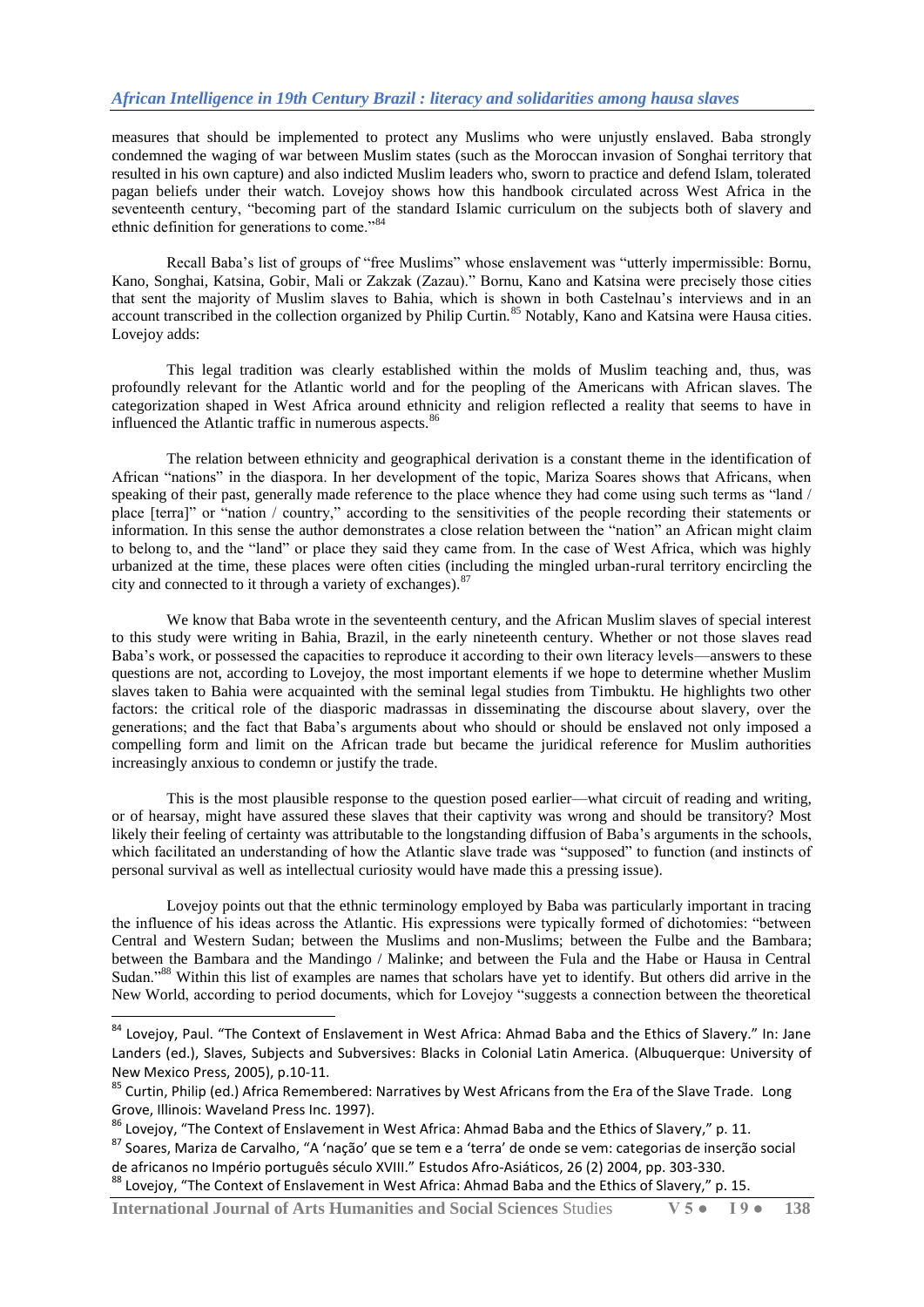discussions in West Africa and the enslaved African populations in the Americas." The most common ethnic designations "include the 'Bambara,' 'Yoruba,' 'Mandinga,' 'Hausa,' and 'Fulbe/Fulani/Fula,' as well as others that were gradually adopted into the nomenclature of the Atlantic trade… this implies that African concepts were influencing European categories, a point that needs further research." <sup>89</sup> Lovejoy's work deserves attention for the new traces he reveals of African participation in the traffic to the Americas—not only as physical agents and objects, but also as creators of discourse that effectively shaped the logic of the trade itself. He has focused on the influence of Baba's writing, although I (in chapter 4 of this dissertation) analyze the impact of Timbuktu's literary production more generally on the five-hundred-year course of the Atlantic trade.

We have seen that the Koran acknowledges and permits slavery. Our overarching inquiry addresses the construction of a Malê literacy, or lettered world—their reading and writing levels, access to textual and other forms of literary material, content produced, and so on. They would have learned about slavery in many ways, notably from schools, from the Koran, from hearsay, and from the experience itself. But given the tendency of Malês in Bahia to base their writings on the Koran, what might the Koran have offered them in terms of references to slavery's limits? Researchers often resort to interpretations based on a prior view of Eastern slavery being more (or less) humane than Western. But the language of the Sacred Book is noncommittal, according to a study by Hunwick and Powell.

At no instance does the Koran advocate or justify slavery. But the text clearly admits that slavery is a fact of life, and while the text never unequivocally defends the abolition of slavery, many Koranic texts address the various ways in which slaves can be freed… [and] encourage an end to slavery, in the sense of making the act of freeing a slave an act of piety.<sup>90</sup>

Let us look briefly at some of the key passages. Here is Sura 2, verse 177 (all the following are from El Hayek's translation):

Righteousness does not consist of merely looking to the east, or the west. True virtue resides in those who believe in Allah, in the Day of Final Judgment, in the angels, in the Book and in the prophets; in those who distribute their beloved wealth to charity, among relatives, orphans, the needy, travelers, beggars, and for the purchase of captives' freedom. Those who are patient in misery and adversity, or during combat, are the truthful ones, the ones who fear Allah.

Also from Sura 2, verses 178 and 221 broach the topic of slavery in a manner suggesting, to El Hayek, that "Islam strongly mitigated the horrific customs of pre-Islamic Talion law. In order to satisfy the clamorous demands of Justice, equality is prescribed, along with a vehement recommendation for clemency and forgiveness."<sup>91</sup> Verse 178 applies the tempering of the "eye for an eye, tooth for a tooth" law to men, women, and slaves:

Oh faithful, to you is prescribed the Talion in the case of homicide: free for free, slave for slave, woman for woman. But, if the brother of the murdered should forgive the assassin, you must accept that spontaneously and voluntarily. This is a merciful alleviation from your Lord. But whoever should take vengeance, after such forgiveness, will suffer a lamentable torture.

The inclusion of slaves along with men and women in questions of justice and social behavior is remarkable for its consistency, but the acknowledgement of slaves goes further. Verse 221 of Sura 2 describes situations in which, under certain conditions, it would be better for a man / woman to marry a slave than a woman / man who was free but a disbeliever.

Do not engage or marry idolaters, until they have converted, because a devout slave is preferable to an idolater with a pleasing voice. Likewise never accept the matrimony of your daughters with idolaters, until they are converted, because a devout slave is preferable to an idolater with a pleasing voice. The nonbelievers will carry you to the Eternal Fire, and Allah, in his benevolence, invites us to Paradise and to forgiveness, and makes his message clear to humans so that they may always remember him.

**.** 

 $^{89}$  Lovejoy, "The Context of Enslavement in West Africa: Ahmad Baba and the Ethics of Slavery," p. 15.

<sup>90</sup> Hunswick, John, Powell, Eve T. The African Diaspora in the Mediterranean Lands of Islam (Princeton: Markus Wiener Publishers, 2002), p. 2-9.

 $91$  The Koran, translated by Professor Samir El Hayek, p. 29, note 72.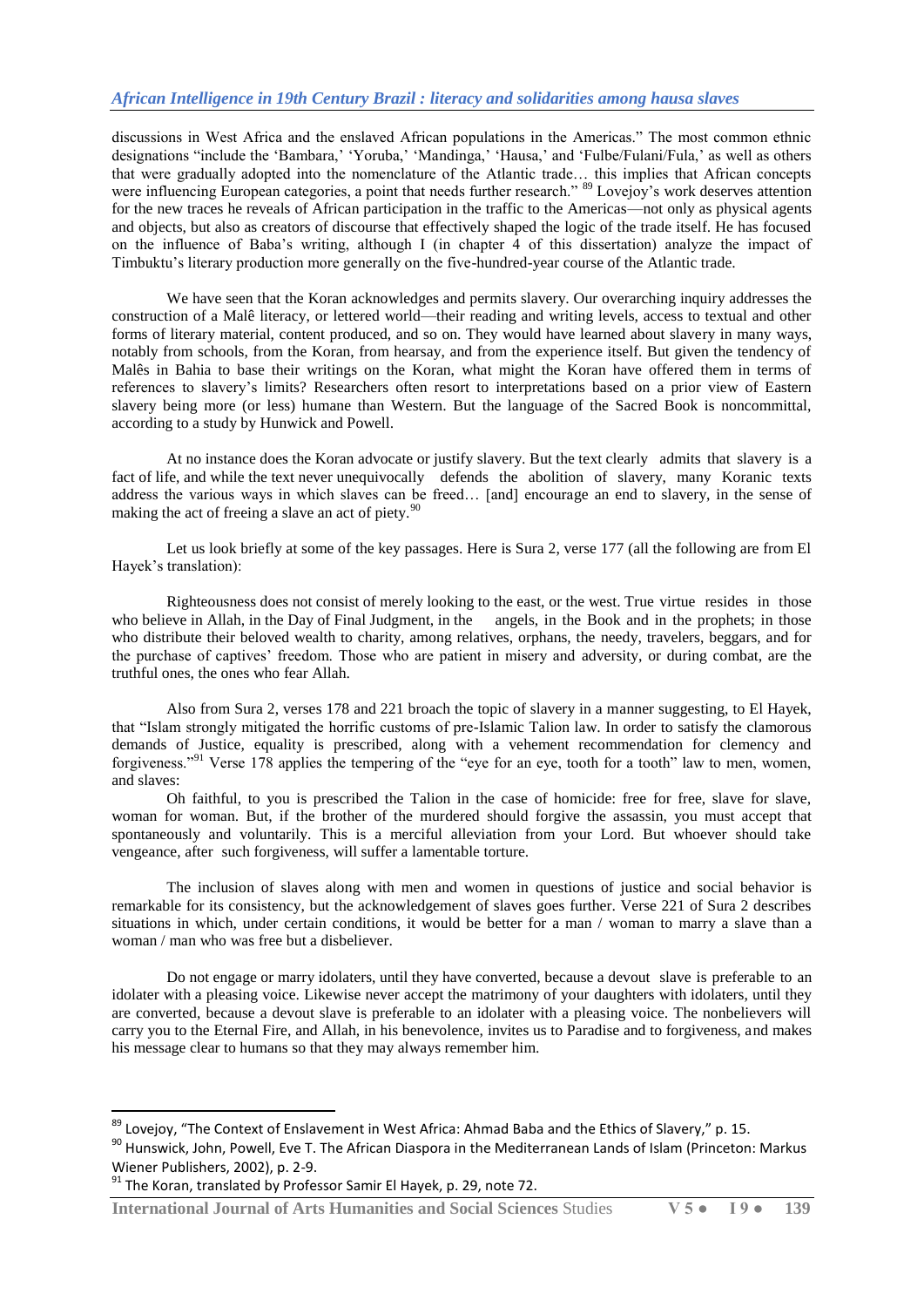While I do not wish to enter the ideological fray over which model of slavery might be more "humane" than the other, it should be admitted that—in the written tradition, if not the lived one—Islam permitted the social incorporation of slaves in ways that were unthinkable in the slave regimes of the Americas. Belie vers in Allah, whether or not they enjoyed a state of liberty, had place of privilege in the Islamic concept of marriage. This is clear in verse 25, from Sura 4:

And those among you who do not possess sufficient resources to marry a free pious person, you may select a partner from among your captive believers, because Allah is He who best understands and judges our faith. Go among yourselves, marry each other, with the permission of your masters, and give dowries when possible if they are of the lineage and without lovers. Above all, once you are married, if you fall into adultery, the captives will suffer only half of the punishment that free people will; this, for those of you who enter in sin. But being strong and patient is better for you; know that Allah is Indulgent and Merciful.

A similar recognition of slaves is made in verse 92 of Sura 4, which addresses how to resolve an accidental homicide. In such a case, the unintended assassin is expurgated through both paying money to the victim's family, and freeing a pious slave:

It is never appropriate for a believer to kill another believer, unless it occurs involuntarily;and whoever, by mistake, kills a believer should free one enslaved believer and pay compensation to the family of the dead, unless they are willing to forgive. If (the victim) was a believer, but from an adversarial people, the act of penitence is to free one believing slave; and if the victim was a believer from an allied people, pay an indemnification to the family and manumit a believing slave. However, those who do not have the capacity to do these things must fast for two consecutive months, as the penitence imposed by Allah, because He is Wise and Prudent.

Verses 25 and 36 of Sura 4 touch on the conditions of slavery under Islam. Surata 5 echoes the discussion of verse 89 above, exhorting the pious to—in the case of losing a legal hearing—feed "ten of the needy, in the manner in which your family is fed, or clothe them in the same way, or free one slave." Verse 71, Surata 16, states that "Allah favored with His mercy some, more than others; however, the fortunate do not share their wealth with their servants, because this would make them their equals." It then asks: "Do they not, by chance, vex the mercies of Allah?" A further example is in verses 11-16, Sura 90:

However, he did not try to overcome these vicissitudes. And what to do to make him understand what it is to overcome vicissitudes? Free a slave, or feed, in a day of privation, an orphan of his kin.

There are more Suras broaching slavery or servitude (including prisoners of war)  $\frac{92}{2}$  in the context of social relations, such as visits, marriage, and divorce. Manumission appears tangentially, except in Surata 58, verse 3. This brief survey has been undertaken to see how the Koran might have both informed the Muslims sent to Bahia about slavery and freedom, and provided them a sense of their own rights as slaves. Of course, the simple importation of Korans or related documents into the Americas does not represent a transplantation of the whole social context of Islamic West Africa across the Atlantic.We can, however, still conclude that even if these slaves had not read Baba's writing themselves—or what would have been more likely, arrived at his legal teachings through hearsay regarding "proper" Muslim slavery—the Malês in early nineteenth-century Bahia would have understood vividly how their present situation diverged from the concept of slavery in an Islamic regime.

For their part, the hadiths, or recorded sayings of the prophet, also touch on how slavery should be limited in Islam.<sup>93</sup> Number 693 affirms that Mohammed announced: "Any man that releases a Muslim slave

1

 $92$  These include, in order of Surata:verses, 23:1-6 (the relation masters should have with slaves); 24:32-33 (marriages with servants and slaves); 24:58 (mutual visits between servants / slaves and masters); 33-50 (marriage to prisoners of war); 33:32 (the wedding of the prophet to, El Hayek argues, a woman given to him by Maucaucas, an Egyptian Christian); 47:4 (prisoners of war); 58:3 (manumission of a slave as payment for divorce); and 70:28-30 (chastity and punishment).

<sup>93</sup> These sayings have endured multiple translations—Hunwick and Powell translated them from the original Arabic (in alJami al-sahih, by Al-Bakhari, which they noted is "generally considered the most authentic collection of the words of the Prophet") to English. I translated the English to Portuguese for the dissertation, and for the purposes of this essay they were translated from the Portuguese back into English! Let us hope the